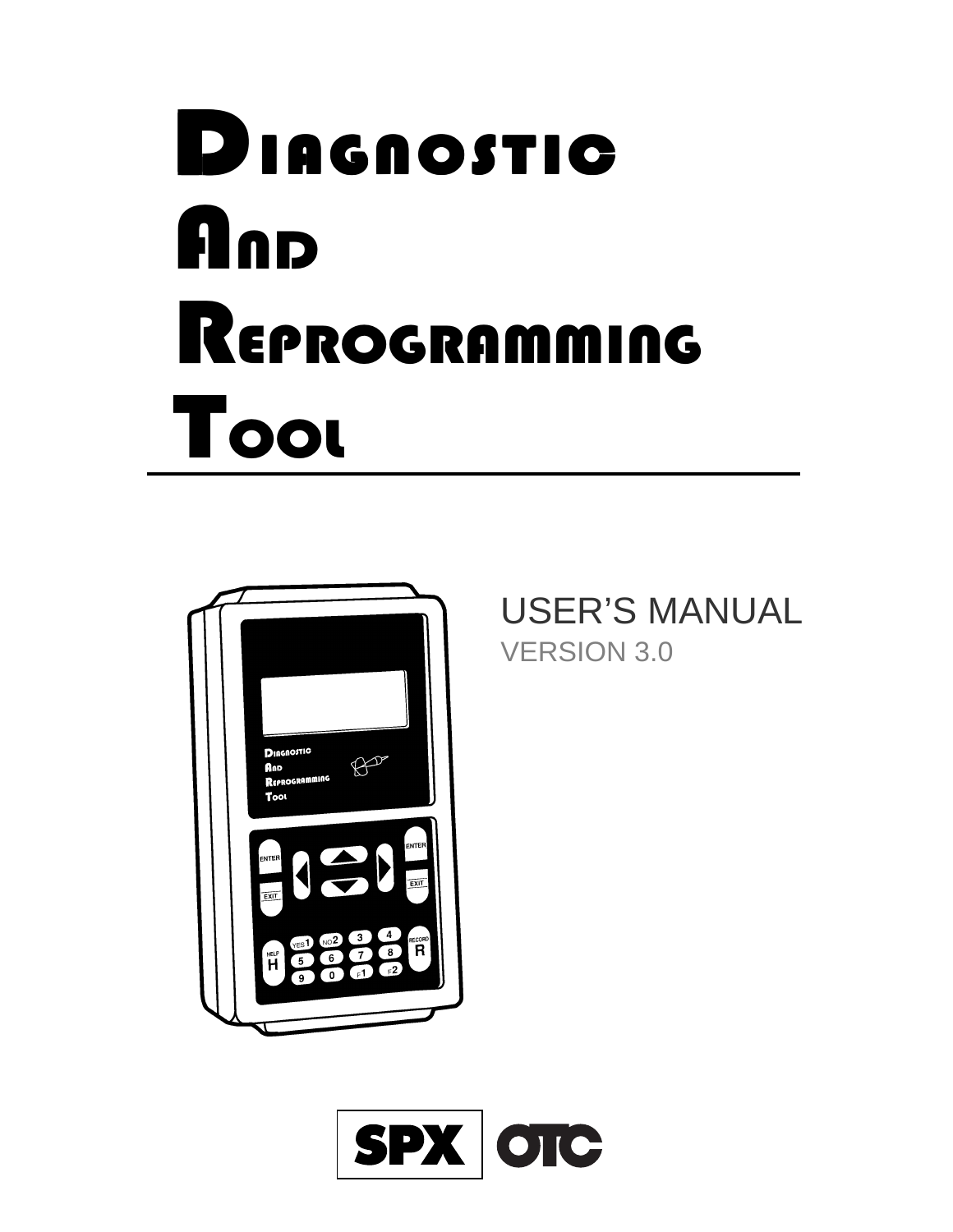#### **IMPORTANT NOTICE**

#### **SAFETY**

All Danger, Warning and important notes must be followed for your safety. These safety messages will be in the following formats:

- **Danger** means you may risk possible loss of life;
- **Warning** means you may risk bodily harm;
- **Important** means you risk damage to the vehicle or the tool;
- **Notes** are added to provide clarity and helpful tips.

These safety messages cover situations SPX is aware of. SPX cannot know, evaluate and advise you as to all of the possible hazards. You must be certain that your personal safety is not jeopardized by any conditions or service procedures encountered.

#### **COPYRIGHT**

No part of this manual may be reproduced, stored in a retrieval system or transmitted, in any form or by any means, electronic, mechanical, photocopying, recording, or otherwise, without the prior written permission of SPX.

#### **DISCLAIMER**

All information, illustrations, and specifications contained in this technical instruction manual are based on the latest information available at the time of publication. The right is reserved to make changes at any time without obligation to notify any person or organization of such revisions or changes. Further, SPX shall not be liable for errors contained herein or for incidental or consequential damages (including lost profits) in connection with the furnishing, performance or use of this material.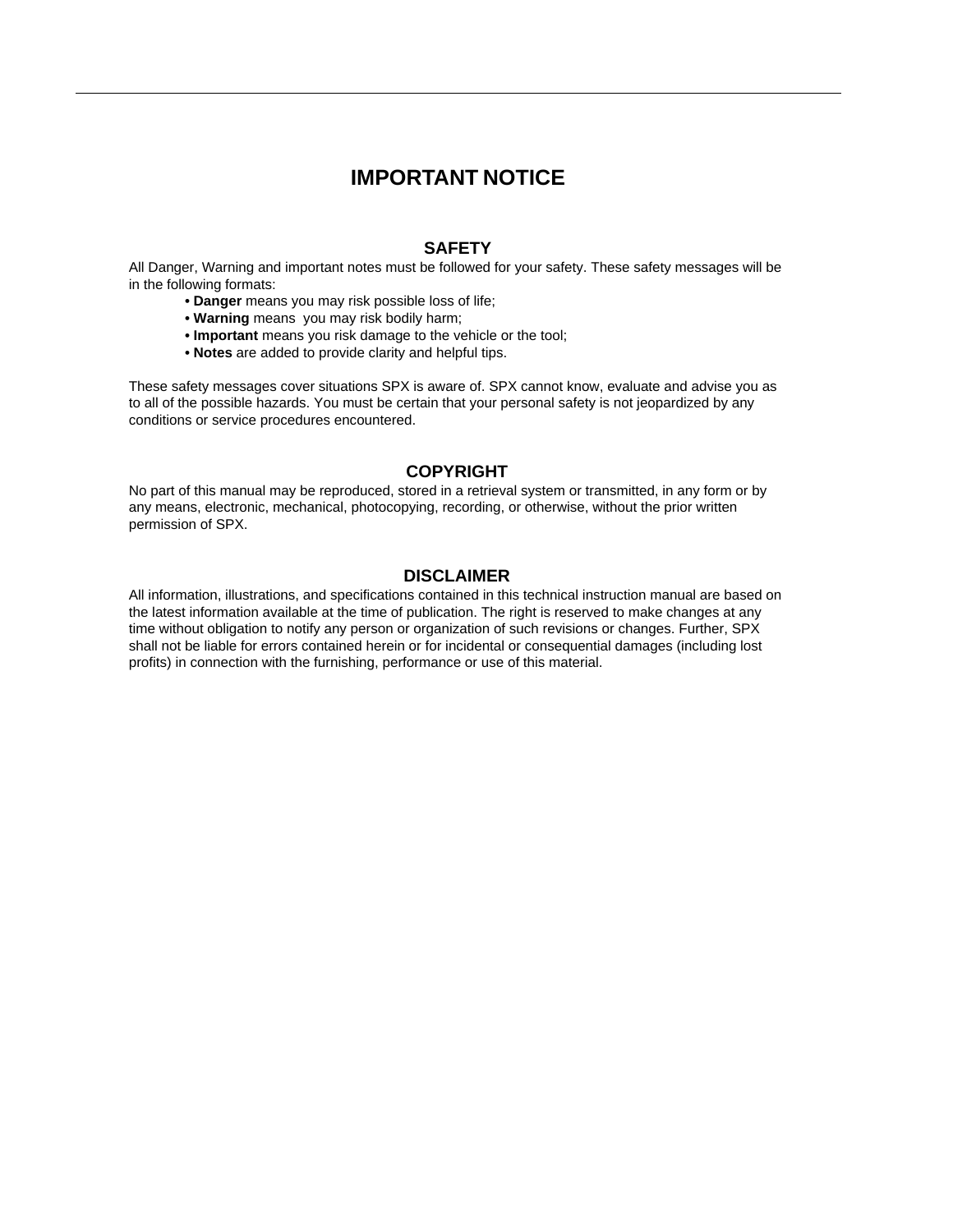| Read Me First: Registration and Software Update 4 |  |
|---------------------------------------------------|--|

| How to Update a Controller  8 |  |
|-------------------------------|--|
|                               |  |
|                               |  |
|                               |  |

#### **About Diagnostic Trouble Codes .........11**

| How to Read Diagnostic Trouble Codes 11 |  |
|-----------------------------------------|--|

- **How to Program the Sentry Key .......... 12**
- How to Connect the Cable .................................... 12 How to Program Keys ........................................... 12 How to Erase Keys................................................ 12
- **About Customer Preferences .............. 13**
- How to Connect the Cable .................................... 13 How to Set Customer Preferences........................ 13
- **Miscellaneous Tests ............................. 14** About Pinion Factor............................................... 14
- About Clutch Volume Index ................................... 14
- **About Vehicle Identification ................. 15** How to Identify a Vehicle ....................................... 15 How to Read an Engine Identification Number ..... 15 How to Read a Transmission Identification Number 15 How to Save an Identification Number to Memory 15
- **About Modem Setup ............................. 16**
- About Dial-Up Number .......................................... 16 About Modem Initiation String ............................... 16 About Call Waiting Service .................................... 17

#### **Appendix**

| D.A.R.T. Menu View  18                |  |
|---------------------------------------|--|
| Cable Connection Locations 21         |  |
| <b>Body Platform Designations  22</b> |  |
|                                       |  |

# **Contents Precautions**

## **A** Danger

**• When an engine is operating, keep the service area WELL VENTILATED or attach a building exhaust removal system to the engine exhaust system. Engines produce carbon monoxide, an odorless, poisonous gas that causes slower reaction time and can lead to serious injury or death.**





# **Warning**

• **Set the parking brake and block the wheels before testing or repairing the vehicle. It is especially important to block the wheels on front-wheel drive vehicles because the parking brake does not hold the drive wheels.**



- **Be sure there is adequate clearance between any moving components when testing. Moving components and belts can "catch" loose clothing, parts of your body or the test equipment and cause serious damage or personal injury.**
- • **Wear an ANSI approved eye shield when testing or repairing vehicles. Objects can be propelled by whirling engine components and liquids escaping under pressure can cause serious injury.**
- **Automotive batteries contain sulfuric acid and produce explosive gases that can result in serious injury. To prevent ignition of gases, keep lighted cigarettes, sparks, flames, and other ignition sources away from the battery at all times. If you are using the battery as a power source, connect the RED (+) battery clip to the positive vehicle battery terminal and connect the BLACK (-) battery clip to a good ground away from the battery.**

#### **Important:**

**• Do not leave the tool for prolonged periods in the direct sunlight, the display may darken due to excess heat.**

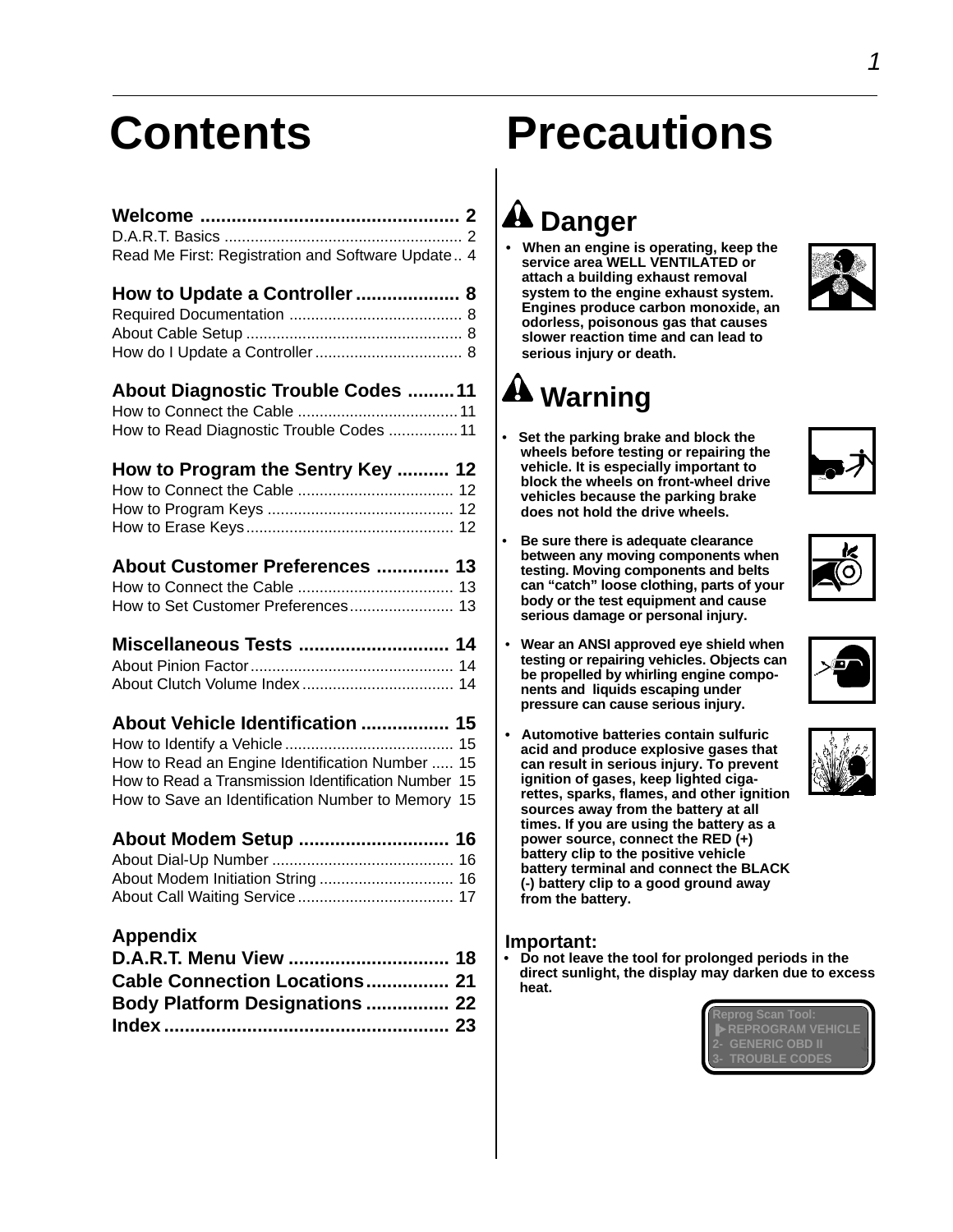# **Welcome**

The Diagnostic and Reprogramming Tool (D.A.R.T.) is designed to reprogram vehicle controller software programs or change function settings on a Chrysler vehicle easier and faster. This tool is designed to access the following areas:

- **Reprogramming**–when Chrysler releases software updates for vehicle controllers, or when additional functions and capabilities are added to the D.A.R.T. programming, you have the ability to update a vehicle or tool program with the software you download from the OTC Bulletin Board System
- **Reset Customer Preferences**–comfort and convenience features on Chrysler vehicles can be changed to meet the customer's desires. Turn warning chimes on or off, enable or disable automatic door locks, set the headlights to come on with the windshield wipers, and more.
- **Locksmith Function**–many new Chrysler vehicles are equipped with a Sentry Key Immobilizer System (SKIS). This system uses a vehicle immobilizer to prevent vehicle theft. D.A.R.T. can program the SKIS driver's key to the vehicle or erase the key from the vehicle system if it is lost or stolen.
- **Diagnostic Trouble Code Reader**–Read and erase Diagnostic Trouble Codes (DTCs) on generic OBD II systems plus 1989-'98 Chrysler Engine Management Systems, SIR, BODY and many other Chrysler systems.



The D.A.R.T. is an easy-to-use test instrument that will stand up to rugged use. Take a moment to familiarize yourself with the basic functional areas.



- **ENTER keys**–enter your command into the tester.
- **EXIT keys–**go back to the previous menu or test.
- **HELP key**–display additional information.
- **RECORD key**–future option

Figure 1.1: D.A.R.T.

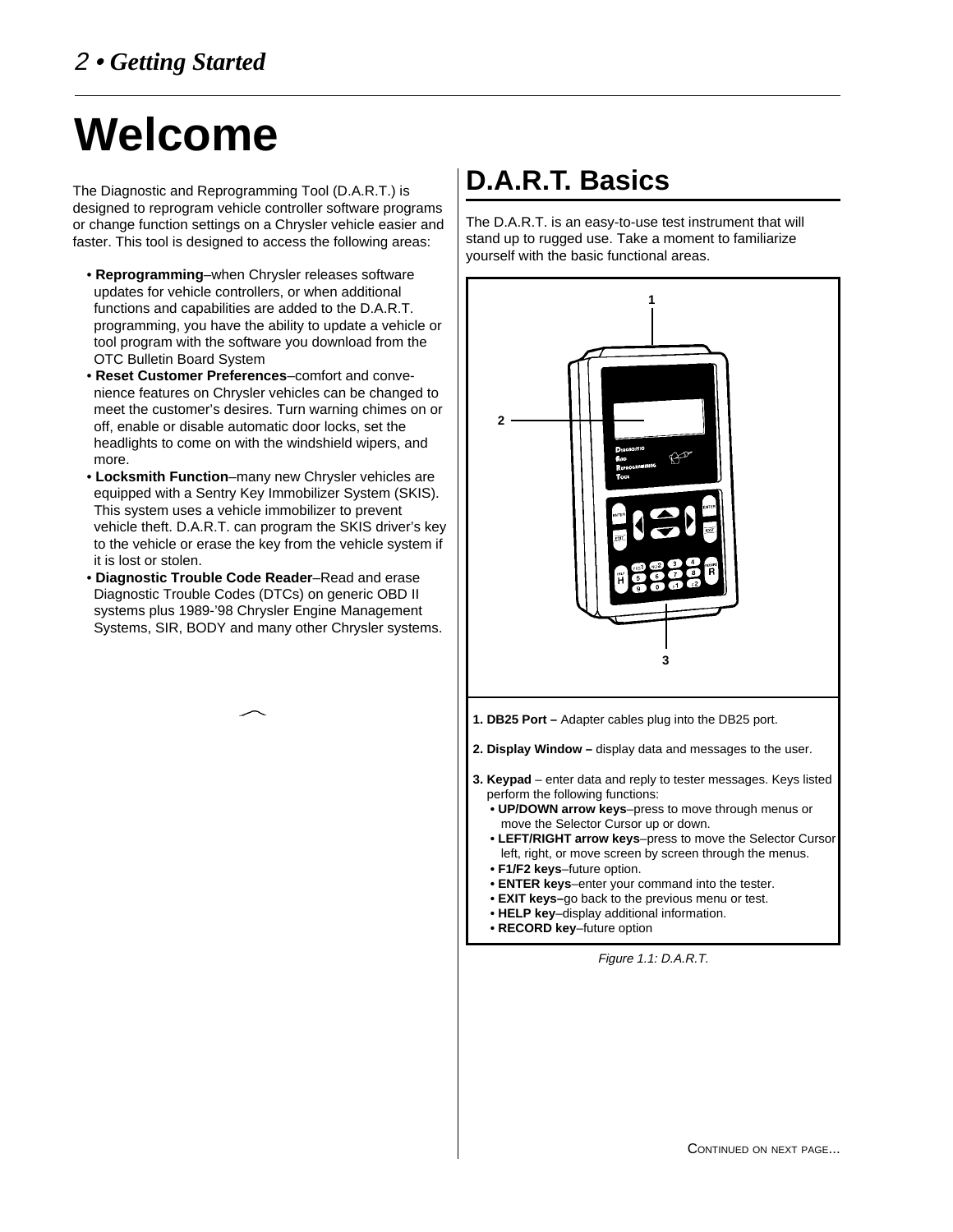### **Cable Connection Error Messages**

The D.A.R.T. produces an error message when it does not get a signal response (Fig. 1.2).



Figure 1.2: Error Message

An error may occur for the following reasons:

- Poor connection: Check all cables and connections for a tight fit and try again.
- Low battery voltage: Recharge the battery.
- Wrong cable used to connect to the Data Link Connector: Verify that the correct cable is used.
- Under certain circumstances the vehicle may lose communications with the D.A.R.T. tool. Switch the vehicle ignition off, wait 15 seconds and then switch the ignition on.

### **Program Icons**

Program icons signal when functions are available or must be used to access more information.

• The Arrow Icon means more information is available. Press the  $\downarrow$  or  $\uparrow$  key to view the next screen.



Figure 1.3: Arrow Keys

• Press the HELP key to view additional instructions or information.



Figure 1.4: Help

• Move the Selector Cursor with the ↓ or ↑ arrow key to position it beside an option you want to select, and then press ENTER.



### **Typical Cable Setup**

- **1. Refer to Cable Connections Locations in the Appendix to determine which cables are required to connect the tool to the vehicle and to determine where the connector is located on the vehicle.**
- **2. Connect the cables to the D.A.R.T. and to the vehicle Data Link Connector or to the controller.**



Figure 1.6: Data Link Connector Cable Setup



Figure 1.7: EATX II Controller Setup **3. Supply power to the tool, the program will automatically initialize and identify the vehicle.**

Power is supplied to the D.A.R.T. when the cable is connected to the Data Link Connector (DLC), the controller, or when the cable battery clamp (if so equipped) is connected to the battery.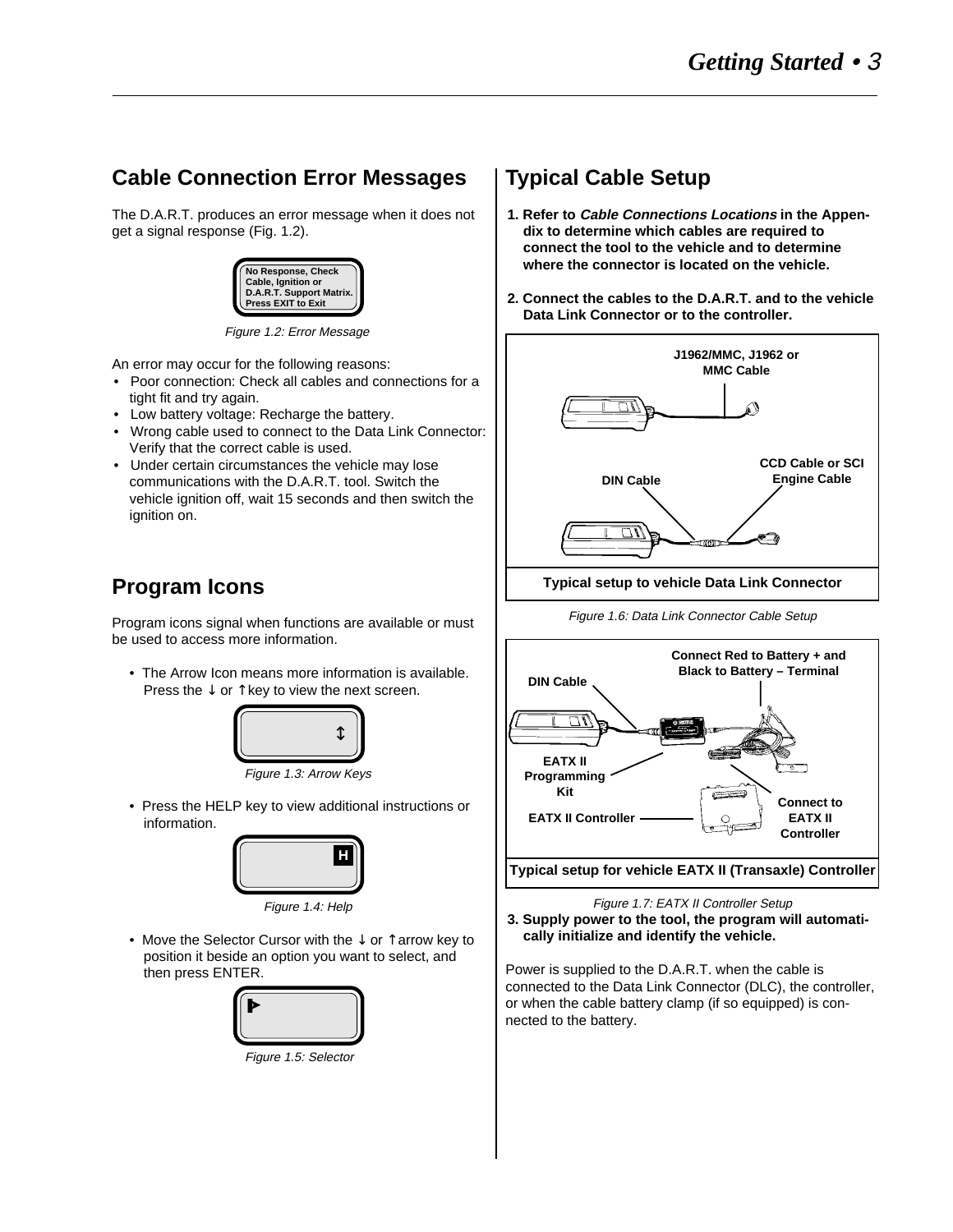## **Read Me First: Registration and Software Update**

Before you can use all of the features of your D.A.R.T., you must first perform two steps to set up your D.A.R.T. Tool:

- Register your subscription on the OTC Bulletin Board System (BBS).
- Download the D.A.R.T. program software to update your D.A.R.T. into a fully operational tool.

### **How to Register**

For immediate registration, telephone 800-926-9430 and provide the information required from the D.A.R.T. Registration form, or fax your D.A.R.T. Registration form to 800-283- 8665 for activation within 24 hours.

| $\mathbf{D}$ iagnostic<br>. nd<br>${\bf R}$ eprogramming<br>$\Gamma_{\rm col}$                                                                                                                                                                                      | Reprogramming<br>data account<br>registration card             |
|---------------------------------------------------------------------------------------------------------------------------------------------------------------------------------------------------------------------------------------------------------------------|----------------------------------------------------------------|
| ATTENTION: TOOL MUST BE REGISTERED TO FUNCTION.<br>Your Doc, instructed Kipecommung. But insider equivalentle to an engage on the collection programming forces in<br>AT IN EACH AND IN FRONT ON THE BIKEY CHAIR THE FRONT MARKET WAS CITED DAMERATE RECENT WITHOUT |                                                                |
| OR EAX TO 500-253-AVAS FOR REGRITRATION WITHIN 24 FOURS<br>Computer market                                                                                                                                                                                          | Chair for home chood.                                          |
| <b>LEWIS CO., LANSING</b><br>Principe contact cases                                                                                                                                                                                                                 | <b>DTAIN</b><br><b>Sockia software</b><br>drawnings (PTC19137) |
| Day 4. His factor and CA consider to strength dealershipping<br><b>Sza sukce</b>                                                                                                                                                                                    | MLR \$291, 2560.<br><b>BT356C</b><br><b>God as a subseque</b>  |
| तर                                                                                                                                                                                                                                                                  | Anumber 1990 CPS<br>3561<br>successive city, and               |
| Sex<br>'nи<br>Interview case by                                                                                                                                                                                                                                     | conter 156.00                                                  |
|                                                                                                                                                                                                                                                                     | 800-283-8665                                                   |
| Place bet code sticker hard                                                                                                                                                                                                                                         | 800-926-9430                                                   |
| SPX OTC                                                                                                                                                                                                                                                             | 42.515<br><b>Literal</b><br>14.47                              |

Figure 1.8: Registration Form

### **How to Update D.A.R.T. Software**

Set up the D.A.R.T. with a modem to communicate with the OTC Bulletin Board Service (BBS).

**1. Attach the Modem/Power Cable to the D.A.R.T. DB25 Port (see Fig. 1.9).**



Figure 1.9: D.A.R.T. Setup

#### **2. Supply DC power (Item 3) to the D.A.R.T., as illustrated (see Fig 1.9).**

The DART will initialize the program and display a Main Menu when power is supplied. Press the  $\uparrow$  or  $\downarrow$  key to position the Selector Cursor beside SYSTEM CONFIG, and press ENTER to select it.



Figure 1.10: Main Menu

**IMPORTANT: The Locksmith option for the D.A.R.T. tool relates only to the SKIM FUNCTION and the SYSTEM CONFIG(uration) function even though the entire menu structure for the DART tool is displayed.**

**3. Turn telephone service Call Waiting features off, or go to step 4 if you DO NOT have Call Waiting.**

#### **How to Turn Call Waiting off:**

Call Waiting telephone services must be turned off to prevent disruption of data during a download from the BBS.

Your Call Waiting Code may be different than the standard call waiting code set as a default. Your applicable call waiting defeat code is generally listed in your area telephone book, or call your local telephone service to find out what it is.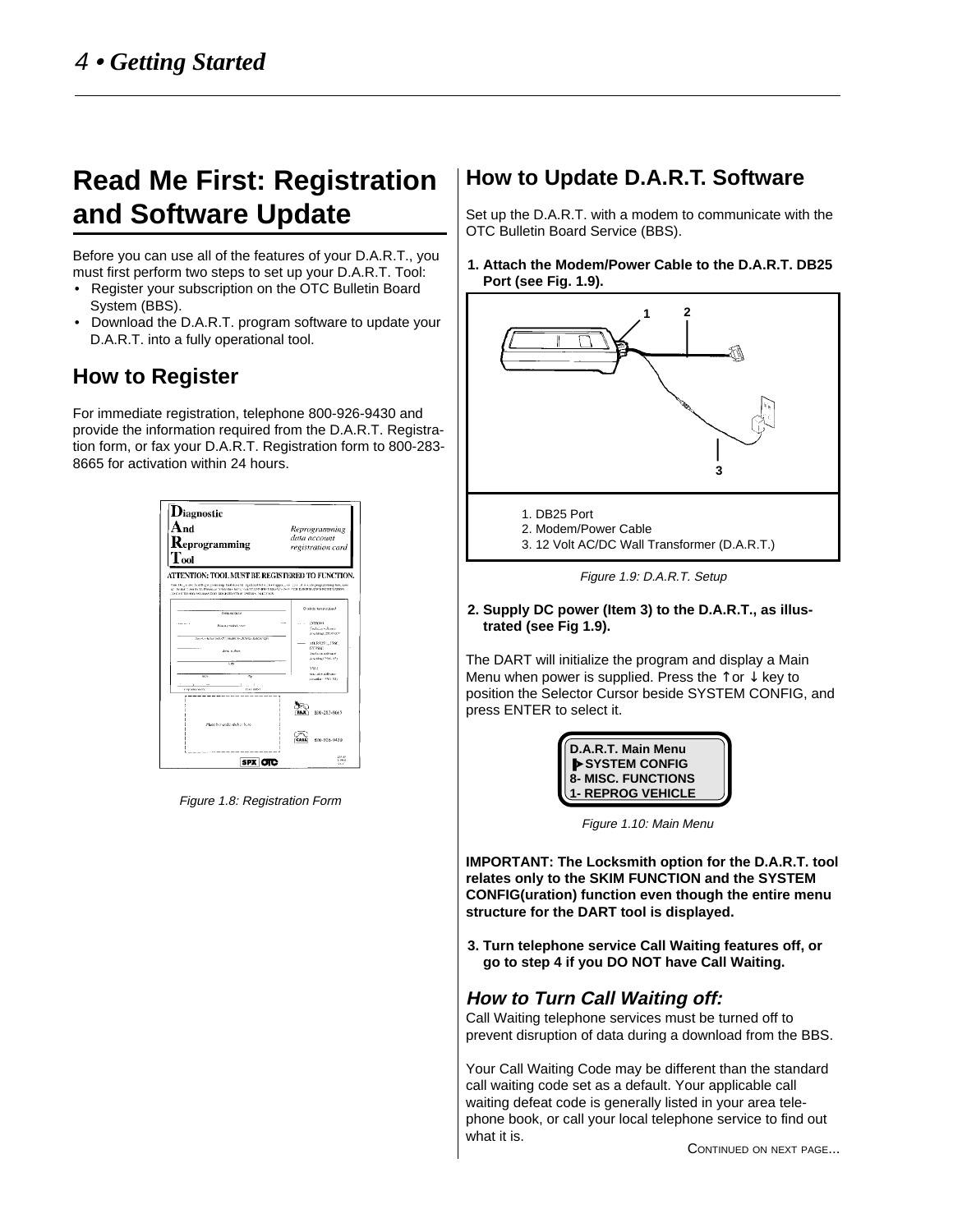The steps to turn Call Waiting off are:

• Select DIAL PREFIX CODE from the SYSTEM CONFIG menu (See Fig 1.11).



**4-MODEM INIT STRING 5-DISPLAY TOOL INFO 6-DEFAULT CONFIG**

Figure 1.11: System Configuration

• Enter your Call Waiting Defeat Code if it is different than the pre-set \*70: Press the  $\leftarrow$  or  $\rightarrow$  key to move the cursor left or right, press the  $\uparrow$  or  $\downarrow$  key or key in the number to change the setting. Press ENTER to save changes (See Fig. 1.12).



Figure 1.12: Edit Call Waiting

• Select DIAL PREFIX:(ON or OFF) from the SYSTEM CONFIG menu, and then press ENTER to toggle the DIAL PREFIX:(ON or OFF) to display DIAL PREFIX:ON

Call Waiting will be restored, for most telephone services, when you disconnect from the BBS. Some older telephone systems may not automatically reconnect and will require a specific Call Waiting reconnect routine as provided by the telephone service provider.

Note: The Dial Prefix-Off setup will automatically turn the Call Waiting off each time you connect to the BBS unless you change the setting.

**4. Add an "outside line" number to the BBS dial-up number sequence, or go to step 5 if you DO NOT have an internal telephone system that requires a number before you can call outside your internal telephone system.**

### **How to Change the BBS Dial-Up Number:**

A dial-up number can be changed or numbers, pauses and symbols may be added to select an outside telephone line from within an internal telephone system.

- The steps to change the BBS dial-up sequence are:
- Select BBS NUMBER from the SYSTEM CONFIG menu (See Fig 1.13).



**4-MODEM INIT STRING 5-DISPLAY TOOL INFO 6-DEFAULT CONFIG**

Figure 1.13: System Configuration

- Press the  $\leftarrow$  or  $\rightarrow$  key to position the cursor.
- Key in the number or press  $\downarrow$  or  $\uparrow$  to scroll the correct number in place.
- Place one comma for each one second delay, if required. Spaces and hyphens are ignored during dialing.
- Press ENTER to save changes.



Figure 1.14: Edit Screen **Cursor**

**5. Add any modem initiation changes required for access through your telephone; for example, you may have a pulse telephone instead of the standard tone telephone, or additional codes are required to go through your telephone service provider. SKIP STEP 5 and go to step 6 if you have a standard tone telephone system and no special conditions are required by your telephone service provider.**

#### **How to Change the Initiation String:**

Communication with your telephone service provider sometimes requires that additional codes be set in the dialup string: For example, change the setting to support a pulse telephone by adding P to the modem initialization string (AT&F0 to AT&F0P). please refer to the manual included with the modem for a complete listing of code variations available to complete the initiation string.

The steps to change the initiation string sequence are:

- Select MODEM INIT STRING from the System Configuration menu.
- Press the  $\leftarrow$  or  $\rightarrow$  key to position the cursor.
- Key in the number or press ↓ or ↑ to scroll the correct number or letter in place.
- Press ENTER to save changes.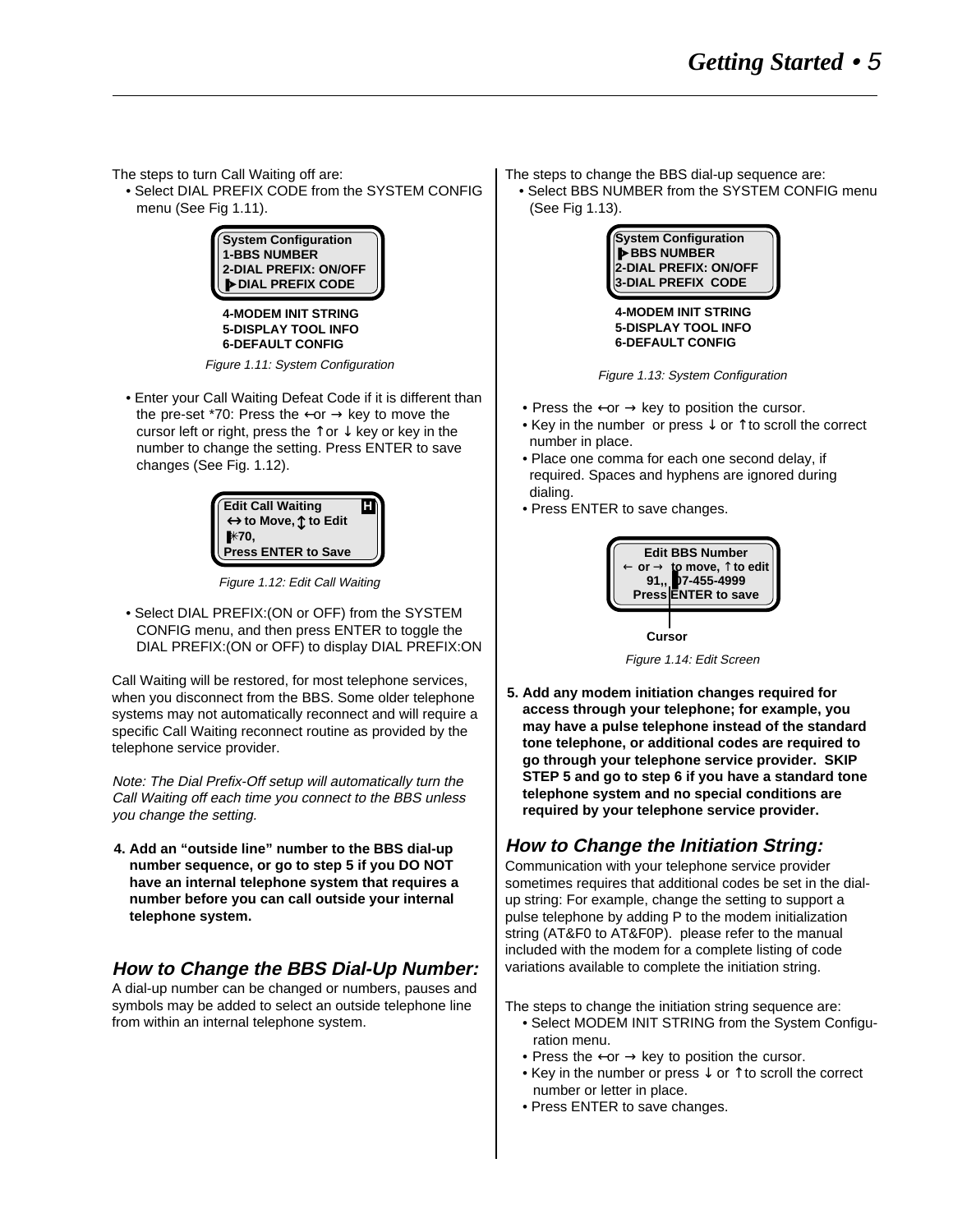

❚➤**MODEM INIT STRING 5-DISPLAY TOOL INFO 6-DEFAULT CONFIG**

Figure 1.15: System Configuration Screen



Figure 1.16: Modem Initiation Configuration Screen

- **6. Turn the DART off by disconnecting it from the 12 volt wall transformer.**
- **7. Connect the D.A.R.T. to the modem as illustrated in Fig. 1.17. Supply power to the modem with the 9 volt wall transformer.**



6. Modem

Figure 1.17: D.A.R.T. and Modem Setup

- **8. Connect the modem to an analog telephone line.**
- **9. Turn on the modem switch, the modem will automatically initialize itself.**
- **10. Turn the DART on by connecting it to the 12 volt wall transformer.**

The DART will initialize a startup porcedure and recognize the modem setup. A dial-in routine will begin, progress screens will keep you informed and a screen will show when you are connected to the server. Press ENTER to continue the update process or EXIT to quit.



Figure 1.18: Server Screen

A TOOL UPDATE available screen will appear next.



**update may take 20 minutes. Press ENTER to Load Press EXIT to cancel**

Figure 1.19: Tool Update Screen

You will also see a message stating that controller files will be lost. This is not applicable to this update. Press ENTER to load the update or EXIT to quit.

Note: Updates may take up to 20 minutes. The condition of your telephone line affects the download transfer rate.

#### **BBS Connection Error Messages:**

The D.A.R.T. produces an error message when it does not get a signal response.



Figure 1.20: Error Message

Press EXIT to reconnect to the BBS. If the error continues, unplug the wall transformer for the D.A.R.T., the modem, and also detach the cables. Check to be sure you are plugged into an analog telephone line. Re-attach the cables, wall transformers and try again. If the error persists, call technical service at 800-533-6127.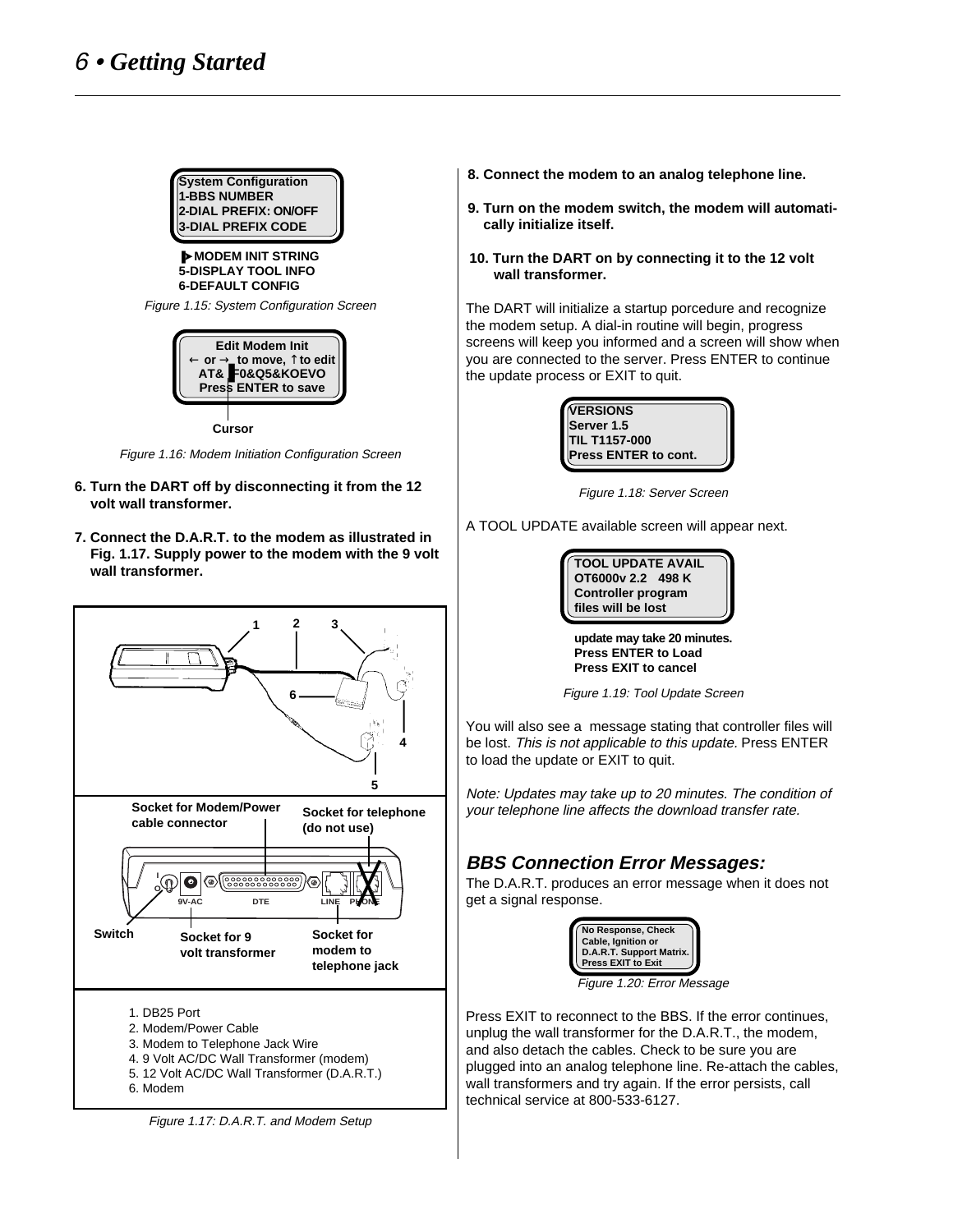### **How to Update a D.A.R.T. Manual**

As future updates to the D.A.R.T. operating system are made available for download to your tool, the D.A.R.T. User's Manual will also be be made available for download to your computer. Simply access the OTC World Wide Web site located at http://www.otctools.com and click on the Product Manuals icon to download an updated User's Manual. You may also order an updated User's Manual through your SPX/OTC tool supplier.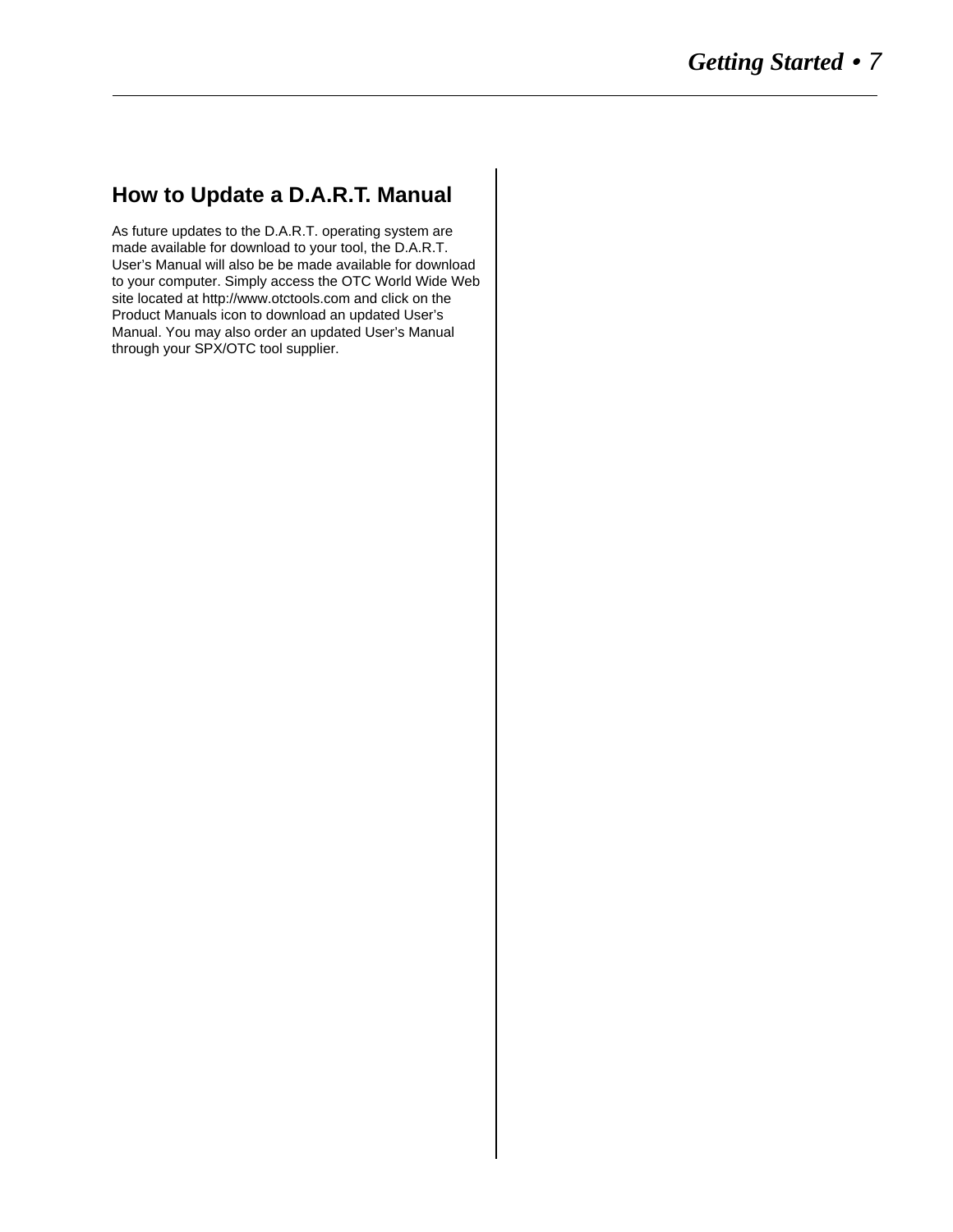# **How to Update a Controller**

Chrysler software updates for engine or transmission controllers can be performed with the D.A.R.T. But first, there are documentation and labeling issues that you must be aware of before you update a vehicle controller.

## **Required Documentation**

**Updates to software for engine or transmission controllers are published in Chrysler Technical Service Bulletins (TSBs). A Chrysler Technical Service Bulletin must specify that a control module update is required before you may reprogram any engine or transmission controller. In addition, there may be laws that specify what documentation is required before you can reprogram a vehicle controller.**

Once the controller software is updated, you must place an Authorized Software Update Label on the vehicle controller and an Authorized Modification Label beside the Vehicle Emission Component Information (VECI) label.

Additional vehicle component replacement–if required with the controller update–is also specified on the same TSB. It is important that the entire TSB be read and all requirements carried out to ensure that all components of the update are completed.

## **To Get Technical Service Bulletins**

Technical Service Bulletins (TSB) are prepared by the Chrysler Corporation and then distributed to Chrysler Dealerships. Your local Chrysler Dealership is your best source for TSBs that specifically address any drivability problems and corrective actions. Additional sources are:

- Chrysler Training Publications
- Service information resources such as OTC Drivability TSB Manuals
- Federal Government World Wide Web site located at http://www.Fedworld.gov/cleanair/search.htm



Figure 2.1: Technical Service Bulletin

# **About Cable Setup**

The D.A.R.T. cable setup configuration requires one setup to connect the tool to the OTC Bulletin Board System (BBS) to download programming information and a second setup to connect the tool to the vehicle controller or Data Link Connector (DLC). To determine which cable is required for your application, Refer to Cable Connector Locations in the Appendix.

## **How do I Update a Controller**

**Step 1: Connect the D.A.R.T. to the vehicle controller to determine the controller part number.**

**1. From the Main Menu screen, press the** ↓ **key until the** ❚➤ **icon points to VEHICLE ID, and then press ENTER to select.**



Figure 2.2: Select Vehicle

**2. From the Vehicle ID menu, select READ ENGINE ID # or READ TRANS ID #, and then press ENTER to select.**

> **Vehicle ID:** ❚➤**READ ENGINE ID # 2- READ TRANS ID # 3- STORE ID #**

Figure 2.3: Select Store ID Number

The DART will read and display the Controller Identification number. Exit the ID screen and go to the next step.

**3. From the Vehicle ID menu, select STORE ID #, and then press ENTER to select.**

| Vehicle ID:<br>1- READ ENGINE ID # |  |
|------------------------------------|--|
|                                    |  |
| 2- READ TRANS ID #<br>I>STORE ID # |  |
|                                    |  |

Figure 2.4: Select Store ID Number

The tool will save the data into memory. Press EXIT twice to return to the Main Menu screen.

**4. Detach the cable from the tool.**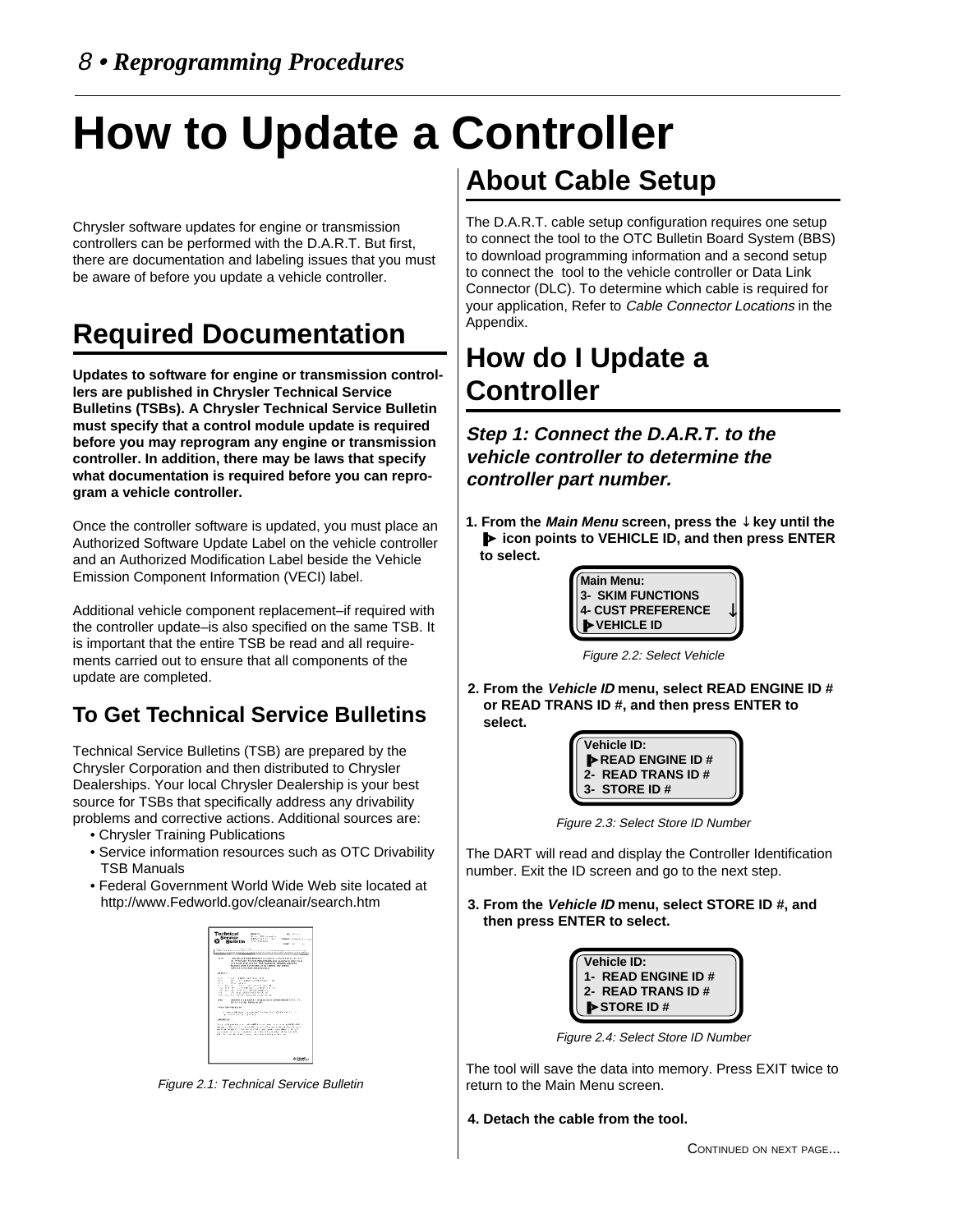#### **Step 2: Connect the D.A.R.T. to the BBS.**

**5. Attach the Modem/Power Cable to the DART DB25 Port and to the Modem (see Fig. 2.5).**



Figure 2.5: D.A.R.T. and Modem Setup

#### **6. Supply DC power (Item 5) to the D.A.R.T., as illustrated.**

The DART will initiate a Main Menu display when power is supplied.

Note: Call Waiting service—if you have this feature for your telephone line— should have been turned off when you registered and updated your D.A.R.T. software. The DART setup for the Bulletin Board System (BBS) will automatically turn the call waiting off again until you finish communicating with the BBS.

#### **7. Connect the D.A.R.T. to the modem as illustrated in Fig. 2.5. Supply power to the modem with the 9 volt wall transformer: The modem will automatically initialize itself, and then dial into the BBS.**

Note: If there is an ERROR response, press EXIT and retry. If the error continues, unplug the wall transformers, the modem, and also detach the cables; reattach the cables, wall transformers and try again. If the error persists, call technical service at 800-533-6127.

The BBS will check the revision level of the D.A.R.T. software. It will notify you if there is an update and let you make the choice if you want to automatically update the D.A.R.T. software. Press EXIT if you want to update at a later date.

#### **Important: a D.A.R.T. update erases all controller update files stored in the D.A.R.T. Directory List.**

Note: There are no controller update files stored in the tool if this is the first time you are getting controller update files from the BBS.



**take up to 20 minutes. Press ENTER to load Press EXIT to cancel**

Figure 2.6: Warning Screen

Tool update time may vary significantly due to variations in the telephone line quality.

- **8. The BBS will offer two options for submission of controller update information, select one:**
- **DIRECT PART NUMBER—Submit the controller part number stored in memory to the BBS, or enter a number manually (press** ← **or** → **to position the cursor, press** ↓ **to** ↑ **change the number).**
- **VEHICLE DESCRIPTION—Enter a vehicle description to be submitted to the BBS.**



Figure 2.7: Submit Options

**If DIRECT PART NUMBER is selected:** A screen to verify the number or request additional vehicle option information will be displayed before the download program is initiated.

**If VEHICLE DESCRIPTION is selected:** A series of screen queries will be displayed. An *accurate* response to each query is required.



When the BBS has completed the download, disconnect the D.A.R.T. from the modem.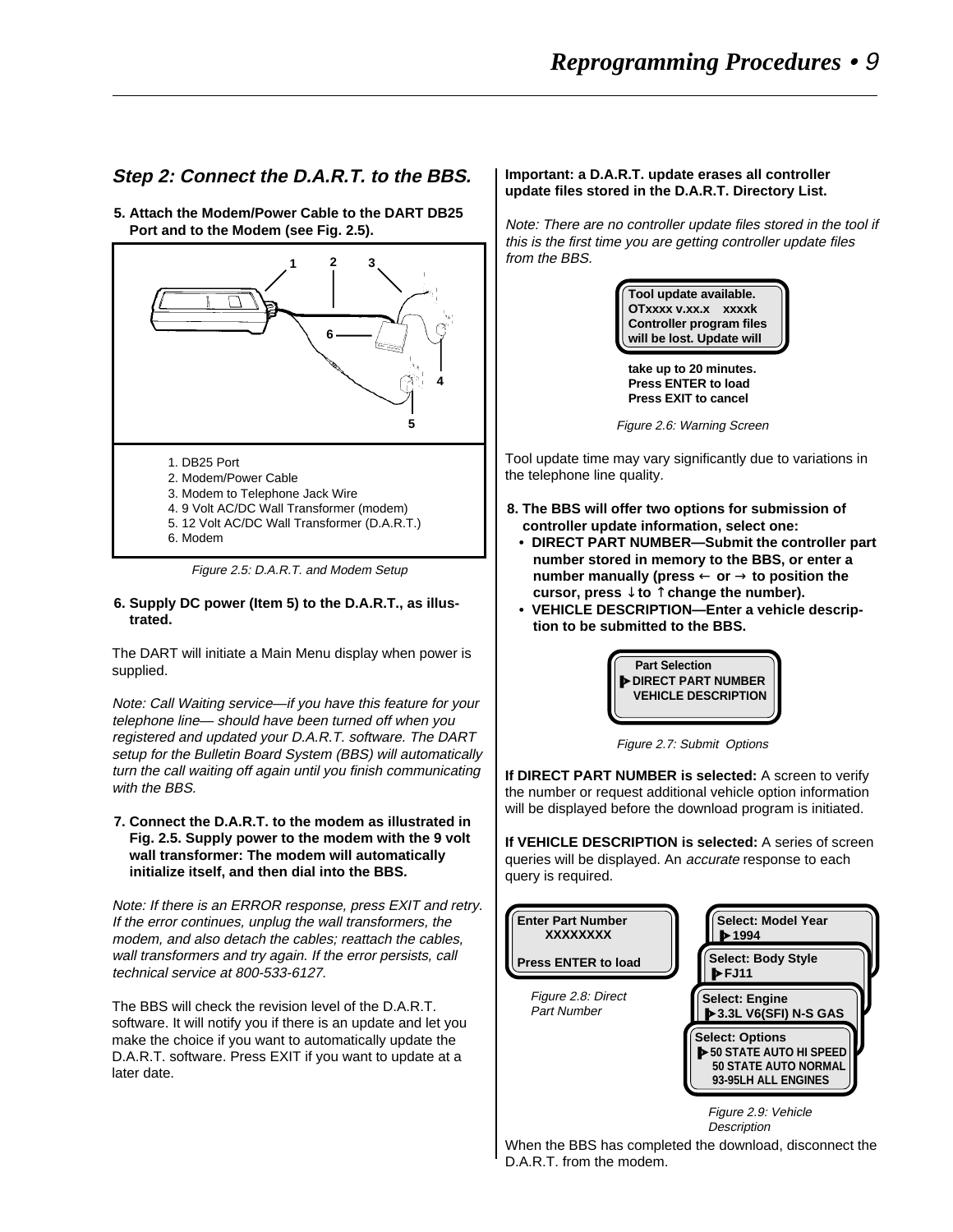#### **Step 3: Reconnect the D.A.R.T. to the vehicle controller.**

**9. The D.A.R.T. will initialize and display the Main Menu screen. Press the** ↓ **key until the** ❚➤ **icon points to REPROGRAM VEHICLE, and then press ENTER to select.**

| Main Menu:                                                        |  |
|-------------------------------------------------------------------|--|
| <b>DEPROGRAM VEHICLE</b><br>2- TROUBLE CODES<br>3- SKIM FUNCTIONS |  |
|                                                                   |  |
|                                                                   |  |

Figure 2.10: Reprogram Vehicle

#### **10. Select REPROGRAM ENGINE or REPROGRAM TRANS from the Reprogram Vehicle menu.**



Figure 2.11: Select Reprogram

Additional transmission choices (such as EATX2, EATX3 or EATX3 MMC) may be offered. Select the appropriate configuration, and then respond to any directions displayed as the D.A.R.T. guides you through the reprogramming process.

**Important: The vehicle computer/controller may be damaged beyond repair if a power cable or adapter cable is removed during the reprogramming step.**

As the D.A.R.T. downloads the selected programming file to the vehicle computer/controller, follow the instructions displayed on-screen.

If the computer/controller programming is current or if the program is invalid for the vehicle, the tool will immediately stop the procedure before any change takes place.

#### **About the Directory List:**

Previously downloaded programs are stored in D.A.R.T. memory and may be used if appropriate. If, during a download, the directory list is filled, you will have to delete a file to make room for the new file, follow the on-screen prompts.

To re-use a file, select DIRECTORY LIST from the Reprogram Vehicle menu, and choose the proper program.

| Directory List:<br>D>XXXXXXXXX |  |
|--------------------------------|--|
| 2- XXXXXXXXX                   |  |
| 3- XXXXXXXXX                   |  |

Figure 2.12: Select File

**Step 4: Complete any steps remaining in the TSB.**

#### **Step 5: Attach the labels–as required by law–to the vehicle and to the reprogrammed controller.**

**Authorized Software Update Label Requirements:** Each time a software update is made to a vehicle, you must enter the information required onto the Authorized Software Update label and attach this label onto the vehicle as directed. **Important: The Authorized Software Update label is required by law.**

- a. Fill out the Authorized Software Update label with the following information:
	- The part number of the updated controller;
	- Your Dealer Code or D.A.R.T. serial number;
	- The date

.



Figure 2.13: Authorized Software Update Label

b. Attach the label on top of the controller and place the accompanying clear sticker over the top of the label.

#### **Authorized Modification Label Requirements:**

Each time a software update is made to a vehicle, you must enter the update data required onto the Authorized Modification label and attach this label onto the vehicle as directed. **Important: The Authorized Modification label is required by law.**

- a. Fill out the Authorized Modification Label with the following information:
	- The part number of the updated controller;
	- The change authority (TSB number);
	- Your Dealer Code or D.A.R.T. serial number;
	- The date.



Figure 2.14: Authorized Modification Label

b. Attach the label on the vehicle near the Emission Component Information (VECI) label.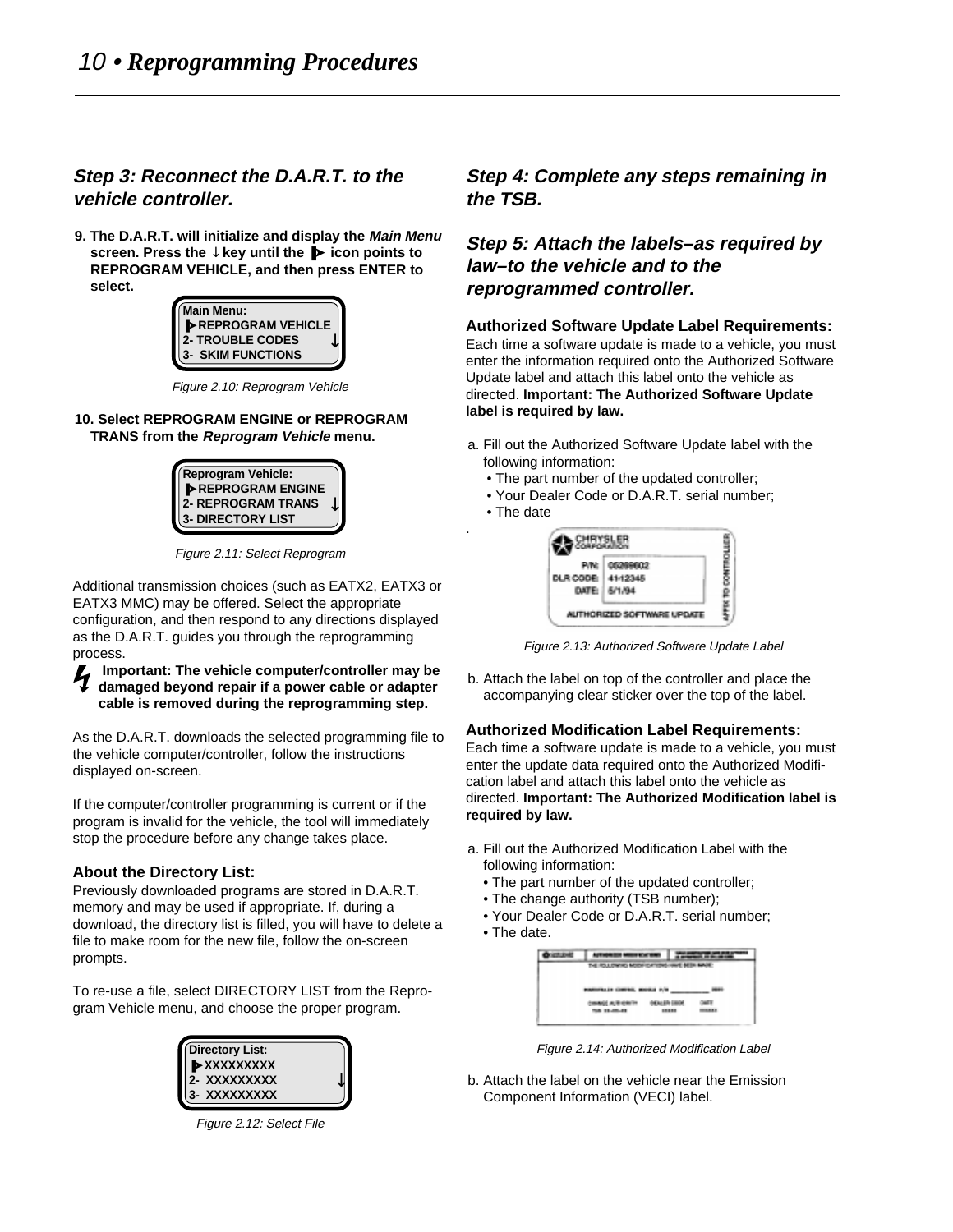# **About Diagnostic Trouble Codes**

Diagnostic testing is one of the functions performed by the vehicle management system. The Powertrain Control Module (PCM) monitors the system and performs activity tests when passive tests fail. A Diagnostic Trouble Code (DTC) is recorded in the vehicle computer memory if the PCM determines that a component may have failed.

The D.A.R.T. reads and displays the DTCs recorded in the PCM.

## **How to Connect the Cable**

- **1. Refer to Cable Connector Locations in the Appendix to determine which cables are required to connect the D.A.R.T. to the vehicle and to determine where the connector is located on the vehicle.**
- **2. Connect the cable to the tool and to the vehicle connector.**
- **3. Supply power to the tool, the program will automatically initialize and identify the vehicle.**

Power is supplied to the D.A.R.T. when the cable is connected to the DLC or when the cable battery clamp (if so equipped) is connected to the battery.

## **How to Read Diagnostic Trouble Codes**

**1. From the D.A.R.T. Main Menu, select TROUBLE CODES or GENERIC OBD II.**

Select TROUBLE CODES to see DTCs for all vehicle systems. Select GENERIC OBD II to see DTCs for the Emissions System.



Figure 2.15: Main Menu

**2. Select a vehicle system to view if you selected TROUBLE CODES.**



Figure 2.16: Vehicle Systems

**3. From the DTC menu, Select your task choice.**



FIGURE 2.17: Generic OBDII DTC Menu

**REVIEW CODES:** Display the DTCs recorded in the vehicle controller. Press the  $\uparrow$  or  $\downarrow$  key to position the code to the top of the list, press ENTER to see the code description.

**CLEAR CODES:** Select to clear (erase) all DTCs from the vehicle controller memory. This will clear all OBD II data, including readiness status.



Figure 2.18: Trouble Code Menu

**ACTIVE DTCs:** Display the DTCs recorded in the vehicle controller.

**ONE TRIP DTCs:** Display the DTCs recorded after a single trip. Many DTCs are not considered to be a problem unless they re-occur during successive trips. **ERASE DTCs:** Select to clear (erase) all DTCs from the vehicle controller memory.

**4. Clear (Erase) DTCs after the repair is completed.**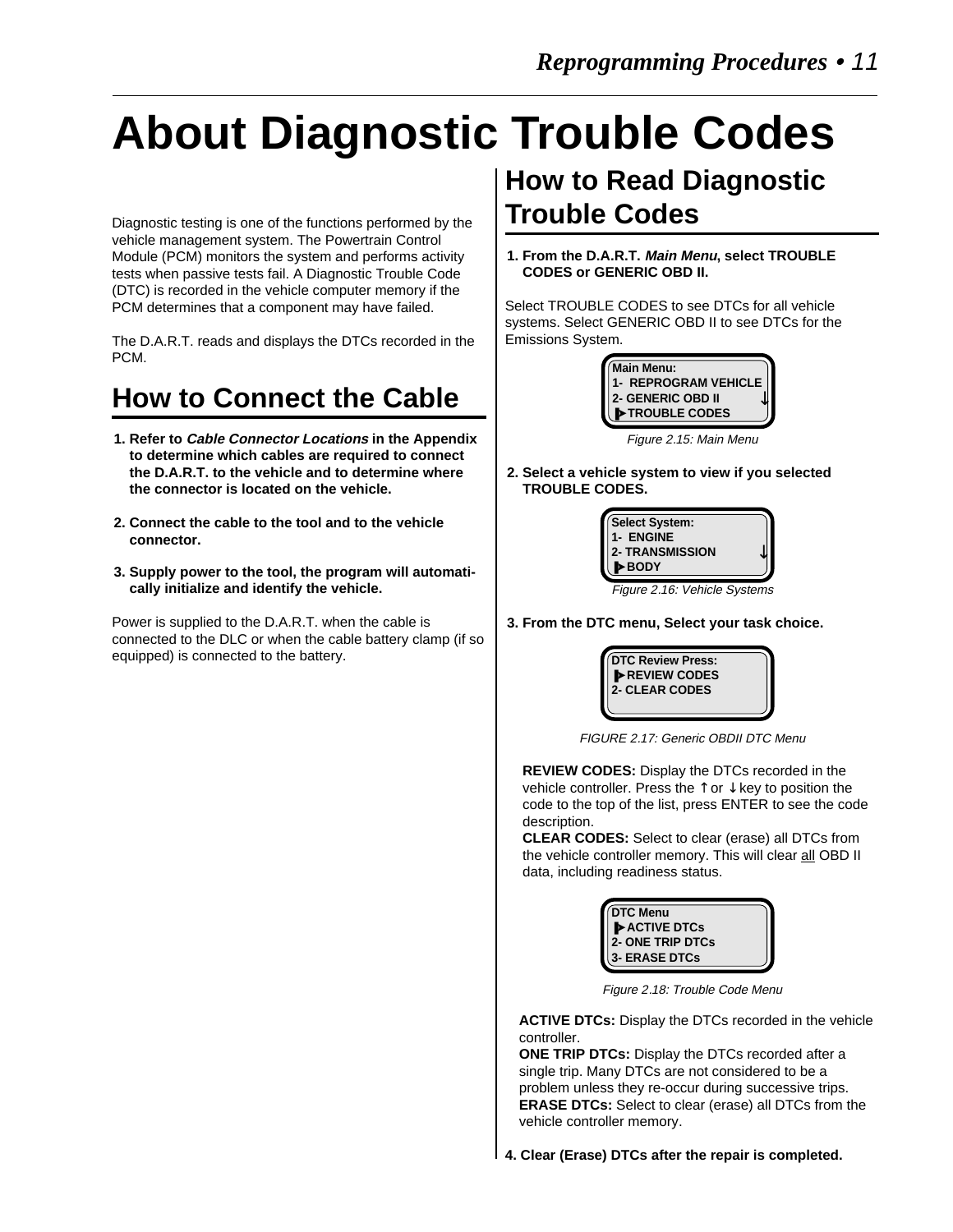# **How to Program the Sentry Key**

The Sentry Key Immobilizer System (SKIS) is a Chrysler option designed to deter vehicle theft. Two important components of the SKIS are the Sentry ignition key and the Sentry Key Immobilizer Module (SKIM). The immobilizer module prevents the vehicle from starting until it is disabled with a signal transmitted from a valid ignition key. The SKIM maintains ignition key integrity by "remembering" each key programmed for the vehicle.

The D.A.R.T. may be used to:

- Add up to eight additional keys to SKIM memory;
- program a set of new keys into SKIM memory;
- if a key is lost, program the SKIM to erase memory for all of the keys programmed for the vehicle;
- reprogram existing keys into SKIM memory.

## **How to Connect the Cable**

**1. Connect J1962 cable to the D.A.R.T. and to the vehicle Data Link Connector located under the dash.**



Figure 2.19: Data Link Connector Cable Setup

Power is supplied through the DLC to the D.A.R.T.: The D.A.R.T. program will automatically initialize and identify the vehicle.

## **More about Programming Sentry Keys**

A Personal Identification Number (PIN) issued to the vehicle owner by the Chrysler Dealer when the vehicle was purchased will be required before the SKIM program can be activated. If the PIN is unavailable, contact the Chrysler dealer from whom the car was purchased. You will be required to supply the Vehicle Identification Number (VIN) to receive the PIN.

## **How to Program Keys**

- **1. Select SKIM FUNCTIONS from the Main Menu, and then press ENTER.**
- **2. Place a mechanically cut Sentry ignition key in the vehicle ignition.**
- **3. Select PROGRAM KEY(S) from the SKIM Function menu, and then press ENTER.**



Figure 2.20: Program Keys

- **4. Enter the vehicle owner's PIN, and then press ENTER.**
- **5. Verify that the PIN number is correct (YES) or reenter if the PIN number is wrong (NO). Follow the onscreen prompts to complete the task.**

## **How to Erase Keys**

- **1. Select SKIM FUNCTIONS from the Main Menu, and then press ENTER.**
- **2. Place a mechanically cut Sentry ignition key in the vehicle ignition.**
- **3. Select ERASE ALL KEYS from the SKIM Function menu, and then press ENTER. Select YES to verify that you want to erase a key, or select NO to quit.**



Figure 2.21: Erase All Keys

- **4. Enter the vehicle owner's PIN, and then press ENTER.**
- **5. Verify that the PIN number is correct (YES) or reenter if the PIN number is wrong (NO). Follow the onscreen prompts to complete the task.**
- **6. To reprogram erased keys, follow the How to Program Keys procedure.**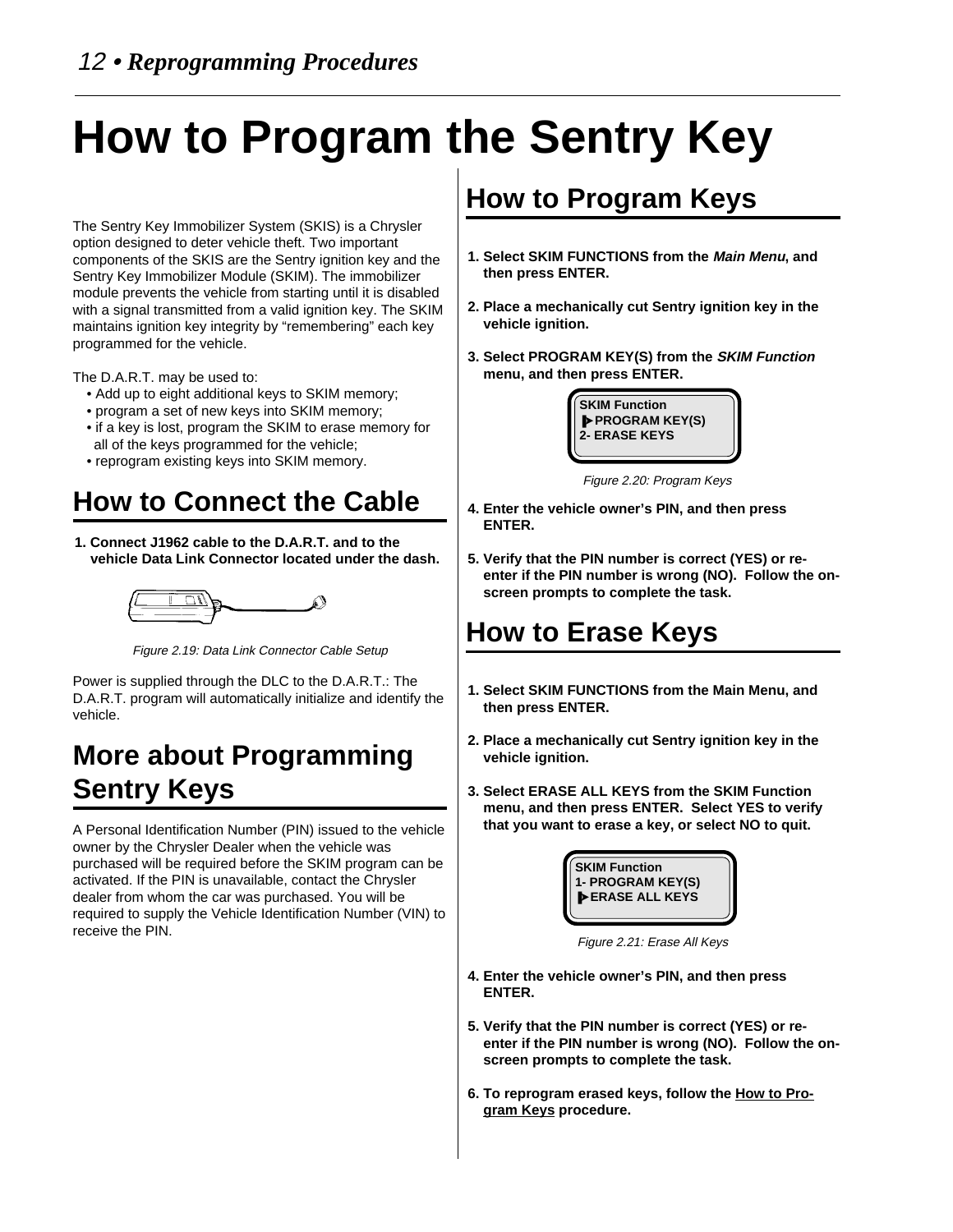# **About Customer Preferences**

Customer Preferences are vehicle options that may be toggled or set through the vehicle controller.

## **How to Connect the Cable**

- **1. Refer to Cable Connections Locations in Appendix to determine which cables are required to connect the D.A.R.T. to the vehicle and to determine where the connector is located on the vehicle.**
- **2. Connect the cable to the tool and to the vehicle connector.**
- **3. Supply power to the tool, the program will automatically initialize and identify the vehicle.**

Power is supplied to the D.A.R.T. when the cable is connected to the DLC or when the cable battery clamp (if so equipped) is connected to the battery.

## **How to Set Customer Preferences**

**1. Select CUSTOMER PREFERENCES from the D.A.R.T. Main Menu.**

The tool will automatically query the diagnostic protocol to determine which Customer Preferences are available on the vehicle controller.

#### **2. Select the Customer Preferences you wish to change.**

Notes:

- All Customer Preferences shown as available for the vehicle controller may not be installed options; i.e., automatic door locks programming is shown in the controller but the automatic door locks option was not purchased by the vehicle owner.
- All vehicle controller systems are not equipped to turn options on or off.

#### **Customer Preference Descriptions**

- **AUTO DOOR LOCKS .................** Enable/Disable Enable or disable the switch that locks the doors after a vehicle reaches speed of 15 mph.
- **SPEED CHIME ............................** Enable/Disable Enable or disable the switch that sounds a chime when a factory-set speed is exceeded.
- **LOW FUEL CHIME .....................** Enable/Disable Enable or disable the switch that sounds a chime when fuel is low.
- **TURN SIGNAL ............................** Enable/Disable Enable or disable the switch that sounds a chime if a turn signal remains on too long.
- **ILLUMINATED ENTRY ...............** Enable/Disable Enable or disable the switch that turns the Interior lights on when the door handle is lifted.
- **AUTO HEAD LAMP ....................** Enable/Disable Enable or disable the switch that turns the headlights on when windshield wipers are turned on.
- **RKE HORN CHIRP .....................** Enable/Disable Turn the Remote Keyless Entry horn "chirp" on or off.
- **RKE PANIC MODE .....................** Enable/Disable Turn the Remote Keyless Entry Panic Mode on or off.
- **RKE DOOR UNLOCK .................** Press Once/Twice Set the Remote Keyless Entry to unlock all doors when the remote transmitter is clicked once or twice.
- **PROGRAM RKE** ......................... Program transmitter Select remote transmitter 1 or 2 for reprogramming.
- **CHANGE COUNTRY ..................** Select Country Enable vehicle settings that are specific to the country the vehicle is driven in.
- **CHANGE EQUIPMENT** Identify the equipment or vehicle settings for a recently installed controller.
	- **AIR BAG .............................** Yes/No Identify if equipped with an air bag.
	- **DRIVE ..................................** Right/Left Identify if equipped with Right or Left Drive. **- FUEL UNITS .......................** US/Imperial
		- Identify if fuel to be displayed in US or Imperial gallons.
	- **POLICE ...............................** Yes/No Identify if vehicle is equipped as a Police vehicle
	- **FOG LAMPS .......................** Yes/No Identify if vehicle is equipped with fog lamps.
	- **COMPASS MINI TRIP .........** Yes/No
		- Identify if vehicle is equipped with the Compass Mini Trip option.
- **HORN CHIRP TIME ....................** 20ms/40ms Set the horn "chirp" to a shorter or longer duration.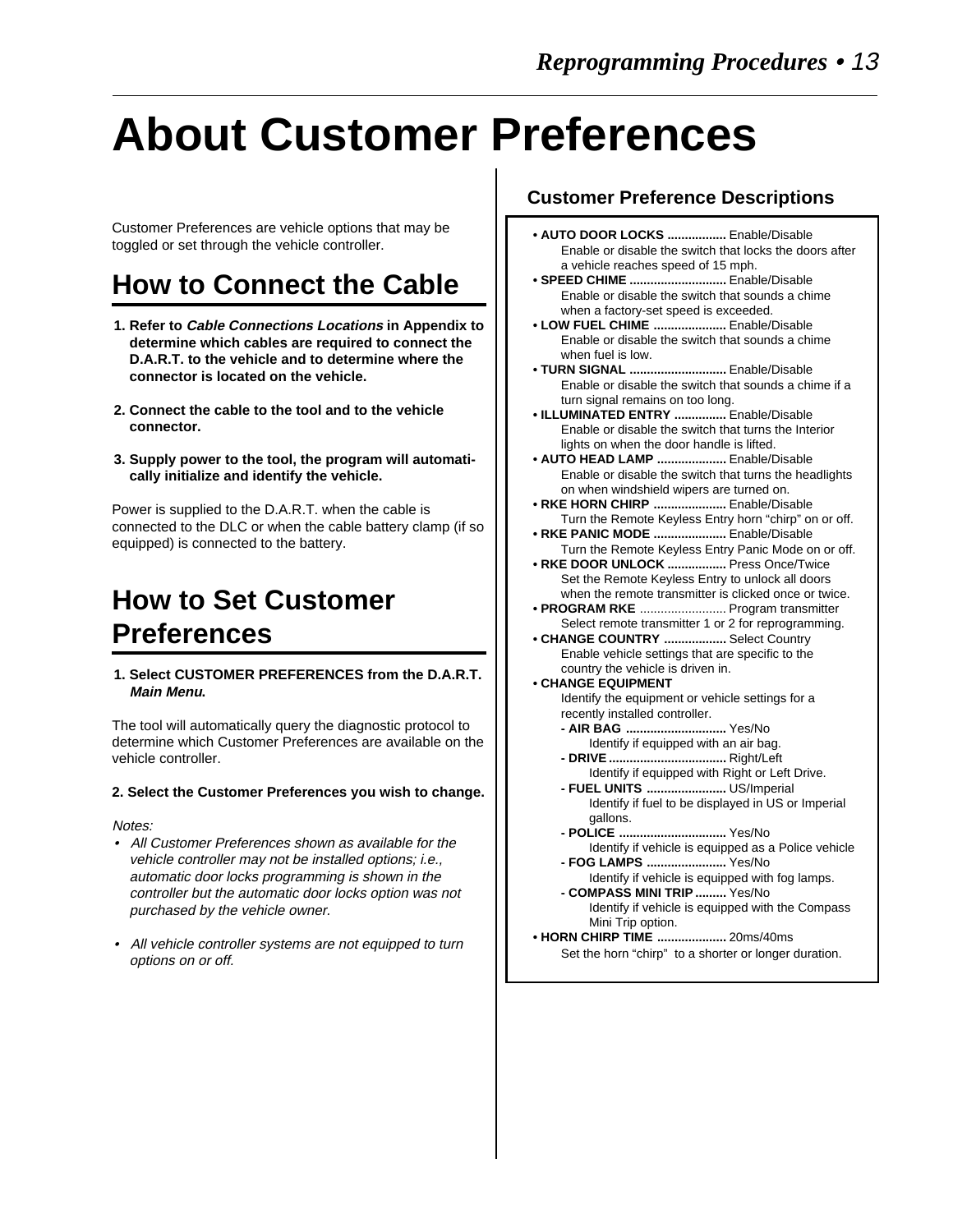# **Miscellaneous Tests**

Miscellaneous test options are generally service tests or a means of setting adjustments to vehicle components. Refer to each option description to see if it may apply to your vehicle repair.

Additional tests or settings will be added in the future and can be downloaded to the D.A.R.T. when you connect to the BBS.

Select MISC. FUNCTIONS from the DART Main Menu to see miscellaneous tests available.

Note: All tests may not be applicable to all vehicles.

## **About Pinion Factor**

The Pinion Factor option sets the pinion factor in the Transmission Control Module memory. Use this feature if tire size or a control module is changed.

#### **How to Set Pinion Factor:**

- **1. Select PINION FACTOR from the Misc. Functions menu.**
- **2. Select the tire size, and then press ENTER to set the pinion factor into the controller memory.**

## **About Clutch Volume Index**

The Clutch Volume Index option shows the vehicle actual clutch volume values. If the battery electrical feed is disconnected from the controller, the learned clutch fill volumes will be erased and initial values will be substituted. The transmission may shift gears somewhat harshly until the vehicle computer relearns optimum clutch fill volumes.

#### **How to see Clutch Volume Index:**

Select CLUTCH VOL INDEX from the Misc. Functions menu. The DART will show the Clutch Volume Values.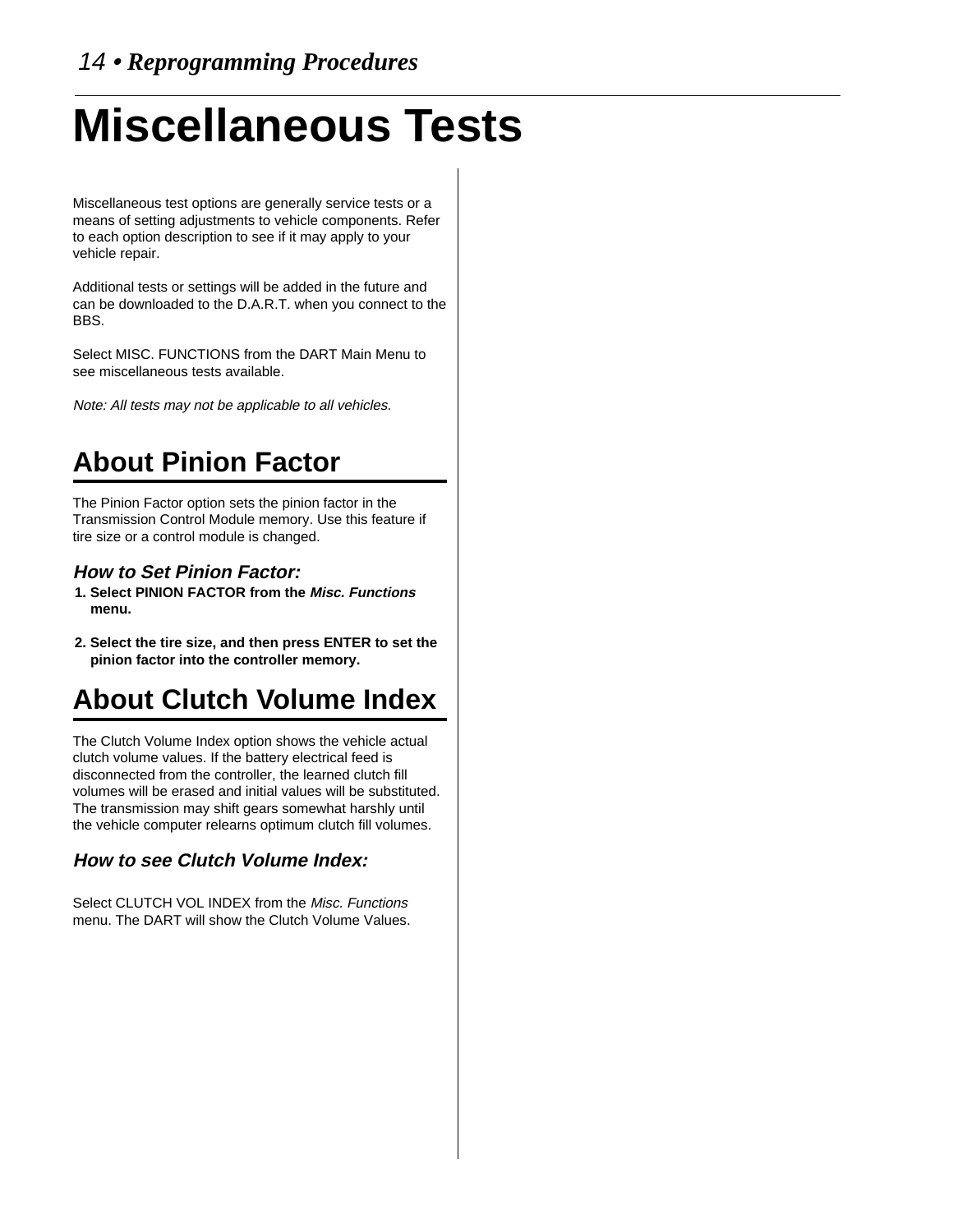# **About Vehicle Identification**

Accurate identification of the vehicle and part number identification of the controllers installed on the vehicle is important to make sure the correct software update for each component is correctly identified for programming updates. The Vehicle Identification options read and store the necessary part numbers for each controller.

| <b>Vehicle ID</b><br><b>1-READ ENGINE ID#</b><br><b>2-READ TRANS ID#</b><br>3-STORE ID# |  |
|-----------------------------------------------------------------------------------------|--|
| <b>4-VEHICLE INFO</b>                                                                   |  |

Figure 2.22: Vehicle Identification

## **How to Identify a Vehicle**

Select VEHICLE INFO from the Vehicle ID menu to see a description of the vehicle.



Figure 2.23: Vehicle Description

## **How to Read an Engine Identification Number**

Select READ ENGINE ID # from the Vehicle ID menu to see the part number for the engine controller.



Figure 2.24: Engine Controller Part Number

Exit and select STORE ID # if you want to save the engine information into D.A.R.T. memory.

## **How to Read a Transmission Identification Number**

Select READ TRANS ID# from the Vehicle ID menu to see the part number for the transmission controller.



Figure 2.25: Transmission Controller Part Number

Exit and select STORE ID# if you want to save the engine information into D.A.R.T. memory.

## **How to Save an Identification Number into Memory**

Select STORE ID# from the Vehicle ID menu to save the part number for the controller read.



Figure 2.26: Store ID Number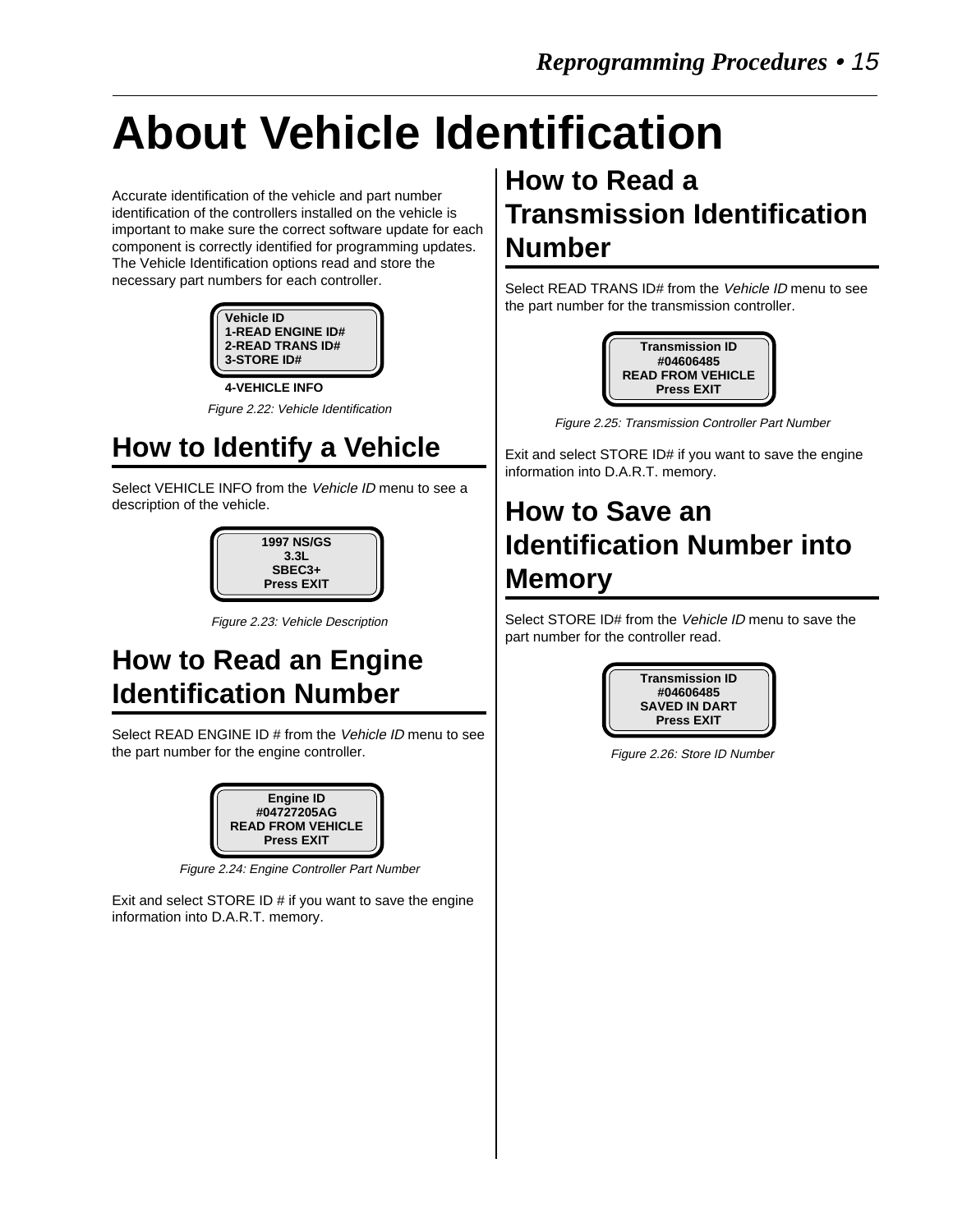# **About Modem Setup**

As you set up the modem to communicate with the OTC Bulletin Board System (BBS), you may have to adjust the modem communication settings to allow for new telephone numbers or to alter the code in the dial-up string. All options to set modem changes are accessed through the SYSTEM CONFIG located on the D.A.R.T. Main Menu.



Figure 2.27: Main Menu

## **About Dial-Up Number**

A dial-up number can be changed or numbers, pauses and symbols may be added to select an outside telephone line from within an internal telephone system.

### **How to Change the BBS Dial-Up Number:**

- The steps to change the BBS dial-up sequence are:
- Select BBS NUMBER from the SYSTEM CONFIG menu (See Fig 2.28).

**System Configuration** ❚➤**BBS NUMBER 2-DIAL PREFIX: ON/OFF 3-DIAL PREFIX CODE**

**4-MODEM INIT STRING 5-DISPLAY TOOL INFO 6-DEFAULT CONFIG**

Figure 2.28: System Configuration

- Press the  $\leftarrow$  or  $\rightarrow$  key to position the cursor.
- Key in the number or press  $\downarrow$  or  $\uparrow$  to scroll the correct number in place.
- Place one comma for each one second delay, if required. Spaces and hyphens are ignored during dialing.
- Press ENTER to save changes.



Figure 2.29: Edit Screen

**1. Add any modem initiation changes required for access through your telephone; for example, you may have a pulse telephone instead of the standard tone telephone, or additional codes are required to go through your telephone service provider. SKIP STEP 5 and go to step 6 if you have a standard tone telephone system and no special conditions are required by your telephone service provider.**

## **About Modem Initiation String**

Communication with your telephone service provider sometimes requires that additional codes be set in the dialup string: For example, change the setting to support a pulse telephone by adding P to the modem initialization string (AT&F0 to AT&F0P). please refer to the manual included with the modem for a complete listing of code variations available to complete the initiation string.

### **How to change the initiation string:**

The steps to change the initiation string sequence are:

- Select MODEM INIT STRING from the System Configuration menu.
- Press the  $\leftarrow$  or  $\rightarrow$  key to position the cursor.
- Key in the number or press  $\downarrow$  or  $\uparrow$  to scroll the correct number or letter in place.
- Press ENTER to save changes.



❚➤**MODEM INIT STRING 5-DISPLAY TOOL INFO 6-DEFAULT CONFIG**

Figure 2.30: System Configuration Screen



Figure 2.31: Modem Initiation Configuration Screen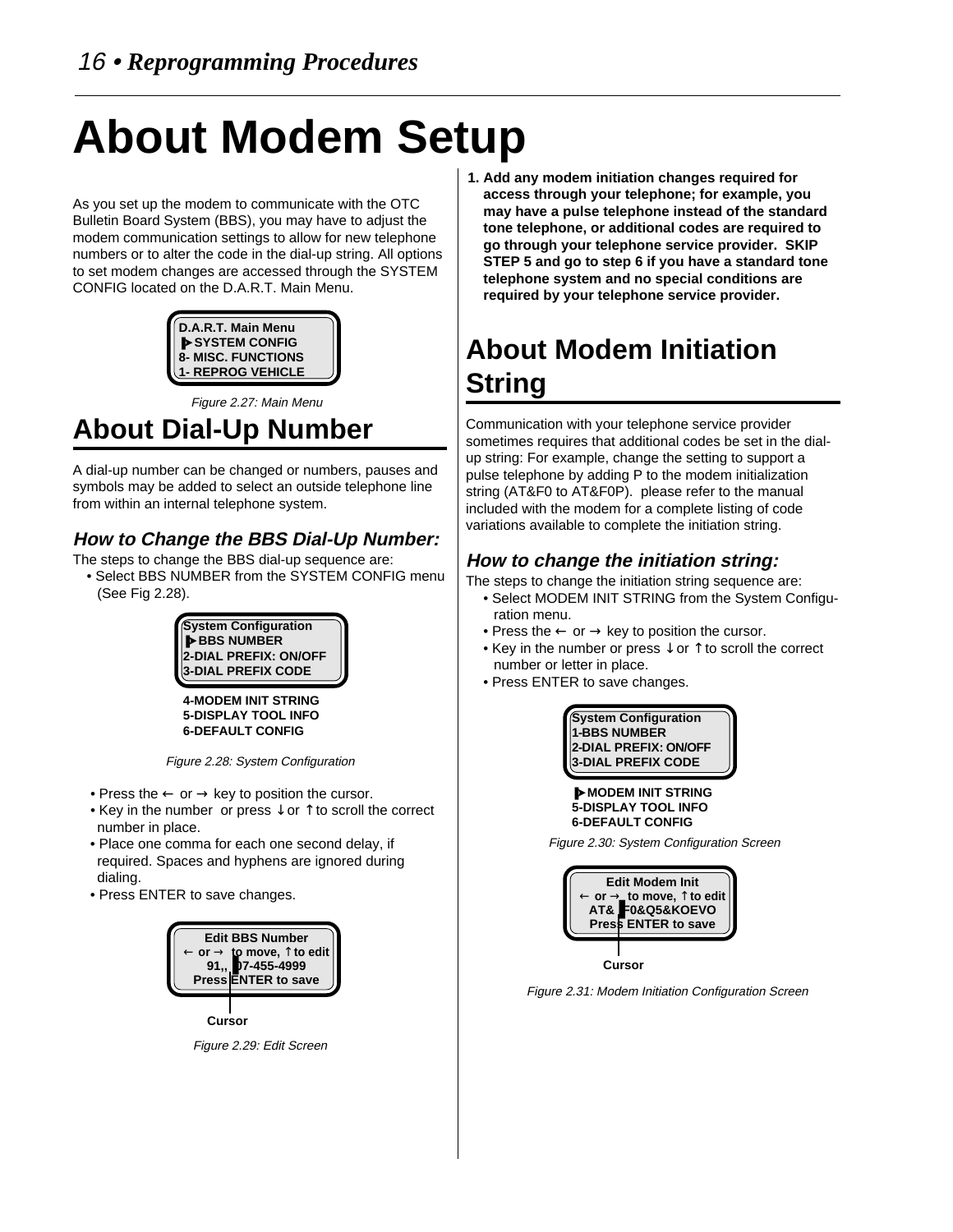## **About Call Waiting Service**

Call Waiting services set up with your telephone service provider must be turned off to prevent disruption of data during a download from the BBS.

#### **How to turn Call Waiting off:**

Your Call Waiting Code may be different than the standard call waiting code set as a default. Your applicable call waiting defeat code is generally listed in your area telephone book, or call your local telephone service to find out what it is.

The steps to turn Call Waiting off are:

• Select DIAL PREFIX CODE from the SYSTEM CONFIG menu (See Fig 2.32).



**4-MODEM INIT STRING 5-DISPLAY TOOL INFO 6-DEFAULT CONFIG**

Figure 2.32: System Configuration

• Enter your Call Waiting Defeat Code if it is different than the pre-set \*70: Press the  $\leftarrow$  or  $\rightarrow$  key to move the cursor left or right, press the  $\uparrow$  or  $\downarrow$  key or key in the number to change the setting. Press ENTER to save changes (See Fig. 2.33).

| <b>Edit Call Waiting</b><br>$\leftrightarrow$ to Move, $\hat{\mathbb{C}}$ to Edit |  |
|-----------------------------------------------------------------------------------|--|
| $**70,$                                                                           |  |
| <b>Press ENTER to Save</b>                                                        |  |

Figure 2.33: Edit Call Waiting

• Select DIAL PREFIX:(ON or OFF) from the SYSTEM CONFIG menu, and then press ENTER to toggle the DIAL PREFIX:(ON or OFF) to display DIAL PREFIX:ON

Call Waiting will be restored, for most telephone services, when you disconnect from the BBS. Some older telephone systems may not automatically reconnect and will require a specific Call Waiting reconnect routine as provided by the telephone service provider.

Note: The Call Waiting-Off setup will automatically turn the Call Waiting off each time you connect to the BBS unless you change the setting.

**1. Add an "outside line" number to the BBS dial-up number sequence, or go to step 5 if you DO NOT have an internal telephone system that requires a number before you can call outside your internal telephone system.**

#### **BBS Connection Error Messages:**

The D.A.R.T. produces an error message when it does not get a signal response.



Figure 2.34: Error Message

Press EXIT to reconnect to the BBS. If the error continues, unplug the wall transformer for the D.A.R.T., the modem, and also detach the cables. Check to be sure you are plugged into an analog telephone line. Re-attach the cables, wall transformers and try again. If the error persists, call technical service at 800-533-6127.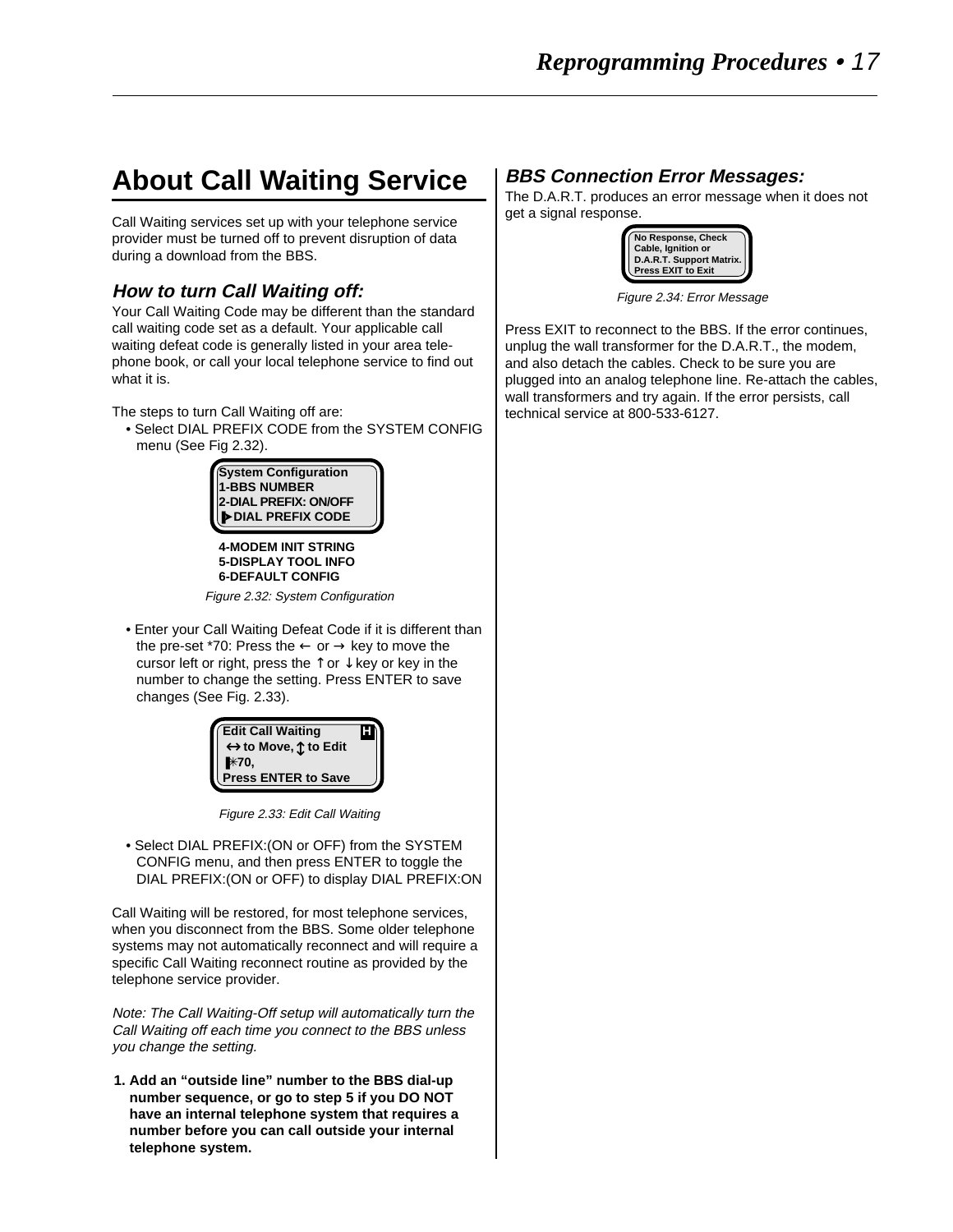# **D.A.R.T. Menu View**

1-REPROG VEHICLE 1-REPROG ENGINE 2-REPROG TRANS 2-DIRECTORY LIST 3-DELETE FILE 2-GENERIC OBD II 1-REVIEW CODES 2-CLEAR CODES 3-TROUBLE CODES (ENGINE, TRANSMISSION, BODY, SUSPENSION, CHASSIS, BRAKES, PASSIVE RESTRAINT, THEFT ALARM) 1-ACTIVE DTCS 2-ONE TRIP DTCS 3-ERASE DTCS 4-SKIM FUNCTIONS 1-PROGRAM KEY(S) 2-ERASE ALL KEYS 5-CUSTOMER PREFERENCE 1-AUTO DOOR LOCKS 2-SPEED CHIME 3-LOW FUEL CHIME 4-TURN SIGNAL 5-ILLUMINATED ENTRY 6-AUTO HEAD LAMP 7-RKE HORN CHIRP 8-RKE PANIC MODE 9-RKE DOOR UNLOCK 10-PROGRAM RKE 11-CHANGE COUNTRY 12-CHANGE EQUIPMENT 1-AIR BAG 2-DRIVE 3-FUEL UNITS 4-POLICE 5-FOG LAMPS 6-COMPASS MINI TRIP 13-HORN CHIRP TIME 6-VEHICLE ID 1-READ ENGINE ID# 2-READ TRANS ID# 3-STORE ID# 4-VEHICLE INFORMATION 7-SYSTEM CONFIG 1-BBS NUMBER 2-DIAL PREFIX: ON/OFF 3-DIAL PREFIX CODE 4-MODEM INIT STRING 5-DISPLAY TOOL INFO 6-DEFAULT CONFIG 8-MISC FUNCTIONS 1-PINION FACTOR 2-CLUTCH VOL. INDEX

Note: All vehicles may not support all of the menu option illustrated

## **REPROG(ram) VEHICLE**

The REPROGRAM VEHICLE option makes reprogramming options available for the engine and transmission controllers.

## **REPROG(ram) ENGINE**

Select REPROG ENGINE when you have the correct controller file in the D.A.R.T. memory. During the setup process, the appropriate files that are available for reprogramming the selected controller are displayed. This option guides you through the reprogram steps, simply respond to any questions or directions displayed on-screen.

Apply an Authorized Software Update label and an Authorized Modification Label to the controller when reprogramming is completed.

## **REPROGRAM TRANSM(ission)**

Select REPROGRAM TRANSM when you have the correct controller file in the D.A.R.T. memory. During the setup process, the appropriate files that are available for reprogramming the selected controller are displayed. This option guides you through the reprogram steps, simply respond to any questions or directions displayed on-screen.

Apply an Authorized Software Update label and an Authorized Modification Label to the controller when reprogramming is completed.

## **DIRECTORY LIST**

Select DIRECTORY LIST to see a listing of controller update programs stored in the D.A.R.T. memory. A program from this list will be selected by the DART during the reprogramming process.

## **ERASE FILE**

Select the file to be erased from the list.

## **GENERIC OBD II**

The GENERIC OBD II option reads and displays the emission Diagnostic Trouble Codes (DTCs) recorded in a vehicle Power Control Module (PCM). This option is available for all OBD II compliant vehicles sold in the USA.

## **REVIEW DTCs**

Select REVIEW DTCs to see the Diagnostic Trouble Codes saved in the PCM.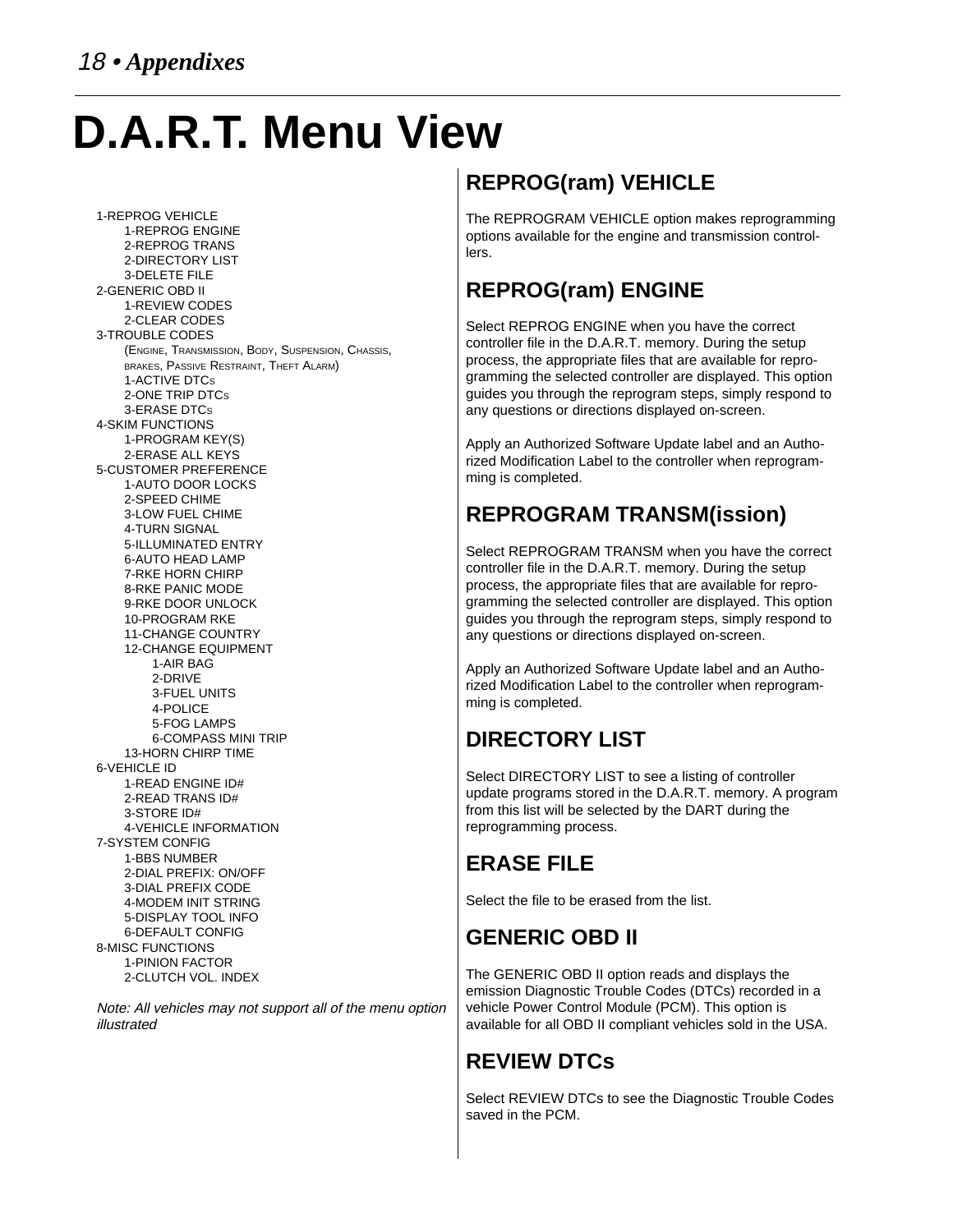## **CLEAR DTCs**

All DTCs will be deleted (erased) from the PCM.

## **TROUBLE CODES**

The TROUBLE CODES option reads and displays the Diagnostic Trouble Codes (DTCs) recorded in a controller module. Select the controller module (Engine, Transmission, ABS, SRS, Body, etc.) you want to check, and then select whether you want to see active DTCs or One Trip DTCs.

Note: Trouble Codes may also be labeled as Fault Codes.

## **ACTIVE DTCs**

Select ACTIVE DTCs to display the codes saved in the PCM. Codes received are displayed as a number. Press the ENTER key to see a description of the code positioned on the top line of the display screen. Press the  $\uparrow$  key to position any other codes onto the top line for display.

## **ONE TRIP DTCs**

Select the ONE TRIP DTC option to see codes saved due to a fault that occurred at least once. Many faults are not saved as a DTC until they have occurred over multiple trips because one or two occurrences do not necessary indicate a true fault that should set a DTC.

## **ERASE DTCs**

All DTCs will be deleted (erased) from the PCM.

## **SKIM FUNCTIONS**

Select the D.A.R.T. SKIM FUNCTION if the Sentry Key Immobilizer Module (SKIM) must be reprogrammed for new keys or if additional Sentry ignition keys need to be programmed into SKIM memory.

## **PROGRAM KEY(S)**

The PROGRAM KEY(S) selection initiates a programming process that programs keys into the SKIM system.

## **ERASE ALL KEYS**

Select ERASE ALL KEYS to erase SKIM memory

## **CUSTOMER PREFERENCES**

Select CUSTOMER PREFERENCES to set or to turn vehicle options on or off through the vehicle controller. Some Customer Preferences may offer additional programming options.

## **VEHICLE ID(entification)**

Select VEHICLE ID to read or save the controller identification number into the D.A.R.T. memory.

## **READ ENGINE ID(entification)#**

Select READ ENGINE ID# to read and display the engine controller identification number.

### **READ TRANS(mission) ID(entification)#**

Select READ TRANS ID# to read and display the transmission controller identification number.

## **STORE ID(entification)#**

Select STORE ID# to save the controller identification number in D.A.R.T. memory.

## **VEHICLE INFO(rmation)**

Select VEHICLE INFO to display the vehicle description.

## **SYSTEM CONF(iguration)**

Select SYSTEM CONFIG to set up or to change the factory settings for the BBS communication program.

## **BBS NUMBER**

Select BBS NUMBER to change the number used to dial into the Bulletin Board.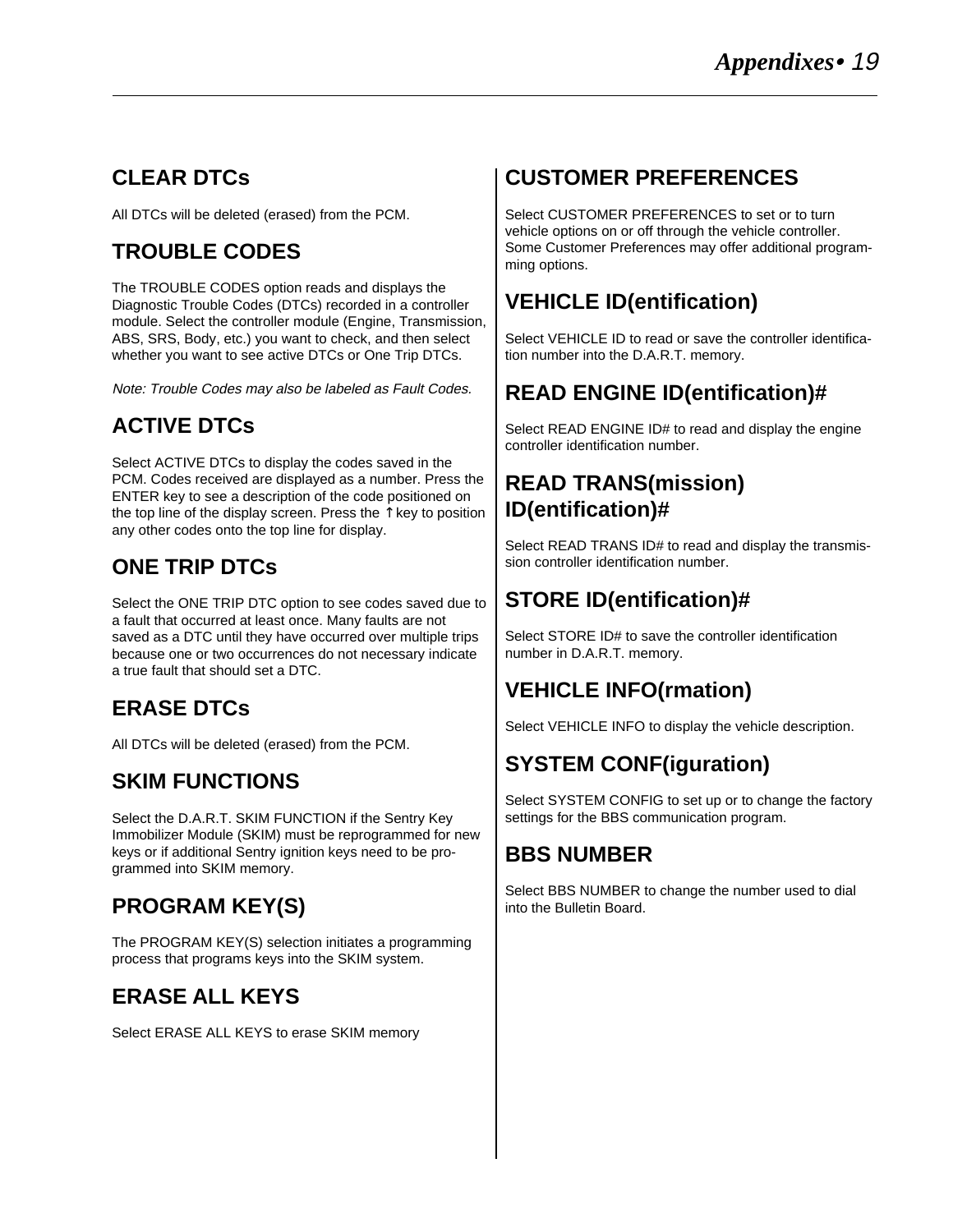### **DIAL PREFIX: ON/OFF**

The Call Waiting feature provided by your telephone service can disrupt data during a file download. Call Waiting must be turned off during the time the D.A.R.T. is communicating with the bulletin board.

Select DIAL PREFIX: ON and press the number key 2 or press ENTER to toggle the Call Waiting off.

This feature is generally restored when you disconnect and remove the D.A.R.T. from the modem setup. Some older telephone systems may not automatically reconnect and will require a specific Call Waiting reconnect routine as provided by the telephone service provider.

## **DIAL PREFIX CODE**

Select DIAL PREFIX CODE to enter your Call Waiting Defeat Code. Your applicable defeat code is listed in your area telephone book, or call your local telephone service.

## **MODEM INIT(ialize) STRING**

Select MODEM INIT STRING to change the setting for the modem dial-up routine.

## **DISPLAY TOOL INFO(rmation)**

Select DISPLAY TOOL INFO to view software revision date and revision number.

## **DEFAULT CONF(iguration)**

Select DEFAULT CONFIG to restore the current communication settings back to the original factory communication settings.

## **MISC(ellaneous) FUNCTIONS**

Additional tests and settings are accessed through the Miscellaneous option.

## **PINION FACTOR**

Select PINION FACTOR to set the pinion factor in the Transmission Control Module memory. Use this option if tire size or a control module is changed.

## **CLUTCH VOL(ume) INDEX**

The CLUTCH VOL INDEX option shows the vehicle actual clutch volume values. If the battery electrical feed is disconnected from the controller, the learned clutch fill volumes will be erased and initial values will be substituted.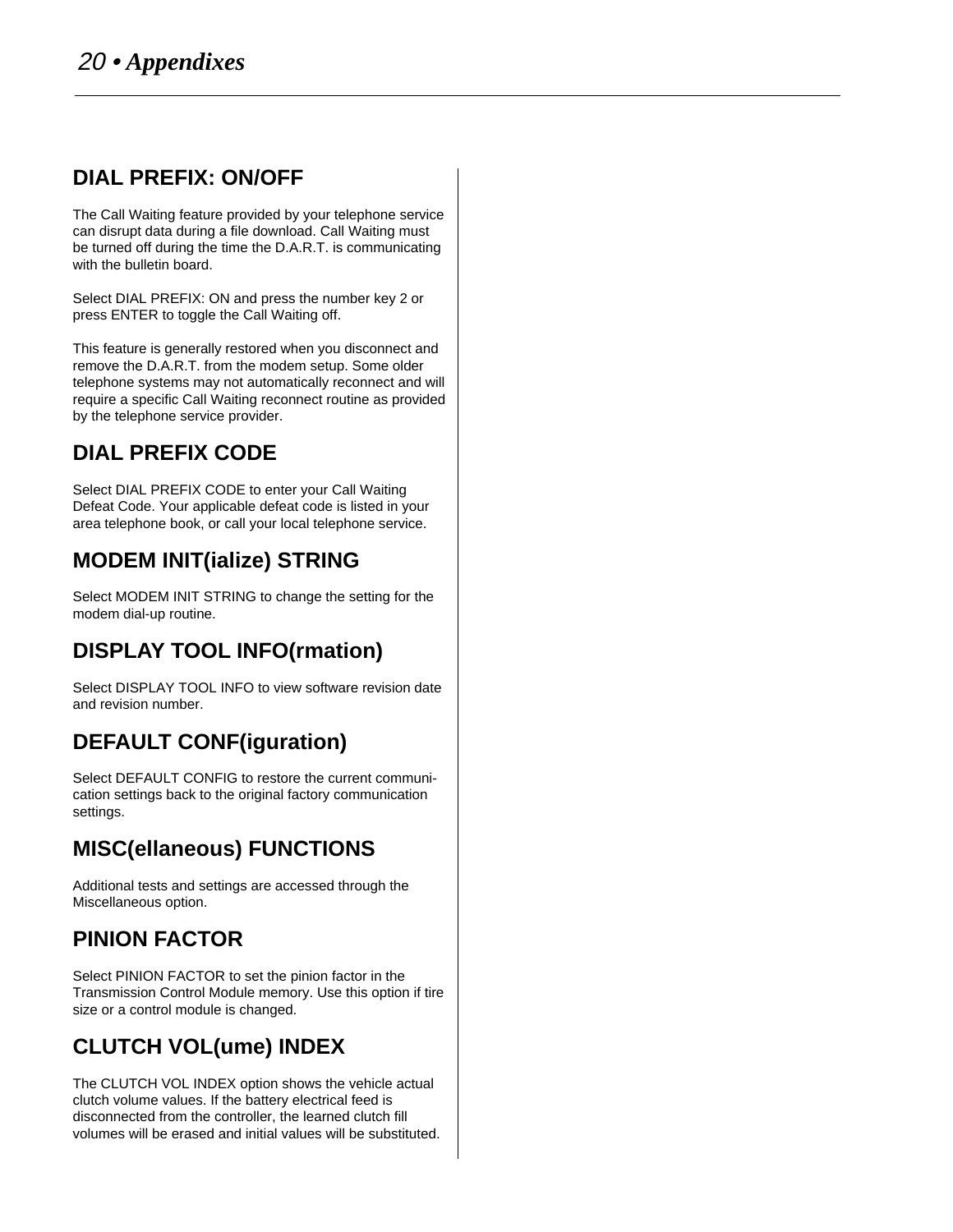# **Cable Connection Locations**



**J1962 Cable:** (16-way, J1962) cable is connected inside the vehicle above the drivers feet and is used for all systems on:

- 1995 to current year PL and JA
- 1996 to current year NS
- All current domestics
- All EATX III transmissions
- All SKIM systems



**SCI Engine Cable:** (SCI 6-Way) cable is connected under the hood and used for:

- 1989-95 all except LH/PL/JA/FJ
- 1991-95 Jeep Engine
- 1991 1/4 92 Premier / Monaco



**Chrysler Collision Detection (CCD) Cable:** (Body 6-Way) cable is connected inside the vehicle and used for Body/ Eng/Trans/ABS:

- 1989-95 Chrysler/Plymouth/Dodge CCD systems
- 1993-95 LH engine



**Mitsubishi Motors Corporation (MMC) Cable:** (12-way, Positive + battery clip) cable is connected inside the vehicle next to the fuse panel for all systems on:

- 1989-93 all MMC and Diamond Star Motors
- 1994 DSM F24S Laser/Talon

The cable power clip connects to the battery positive  $(+)$ post.



**J1962/Mitsubishi Motors Corporation (MMC) Cable:** (12 way MMC and 16-way J1962) double-headed cable is connected inside the vehicle above the driver's feet. Used on all systems:

- 1994 MMC vehicles
- 1995 and up all FJ MMC and DSM vehicles



**DIN Cable**: (8-way DIN cable) used as an adapter cable to connect the tool to the SCI Engine cable OT CC2000 or to the CCD Body cable OT CC2010.



**EATX II Programming Kit:** – connect between the DIN cable and the EATX Controller. Connect the red battery power clip to the battery positive (+) terminal and the black battery power clip to the battery negative (-) terminal.



**Modem/Power Cable** – connect the modem to the Diagnostic and Reprogramming Tool and to the power supplied by the AC/DC transformer.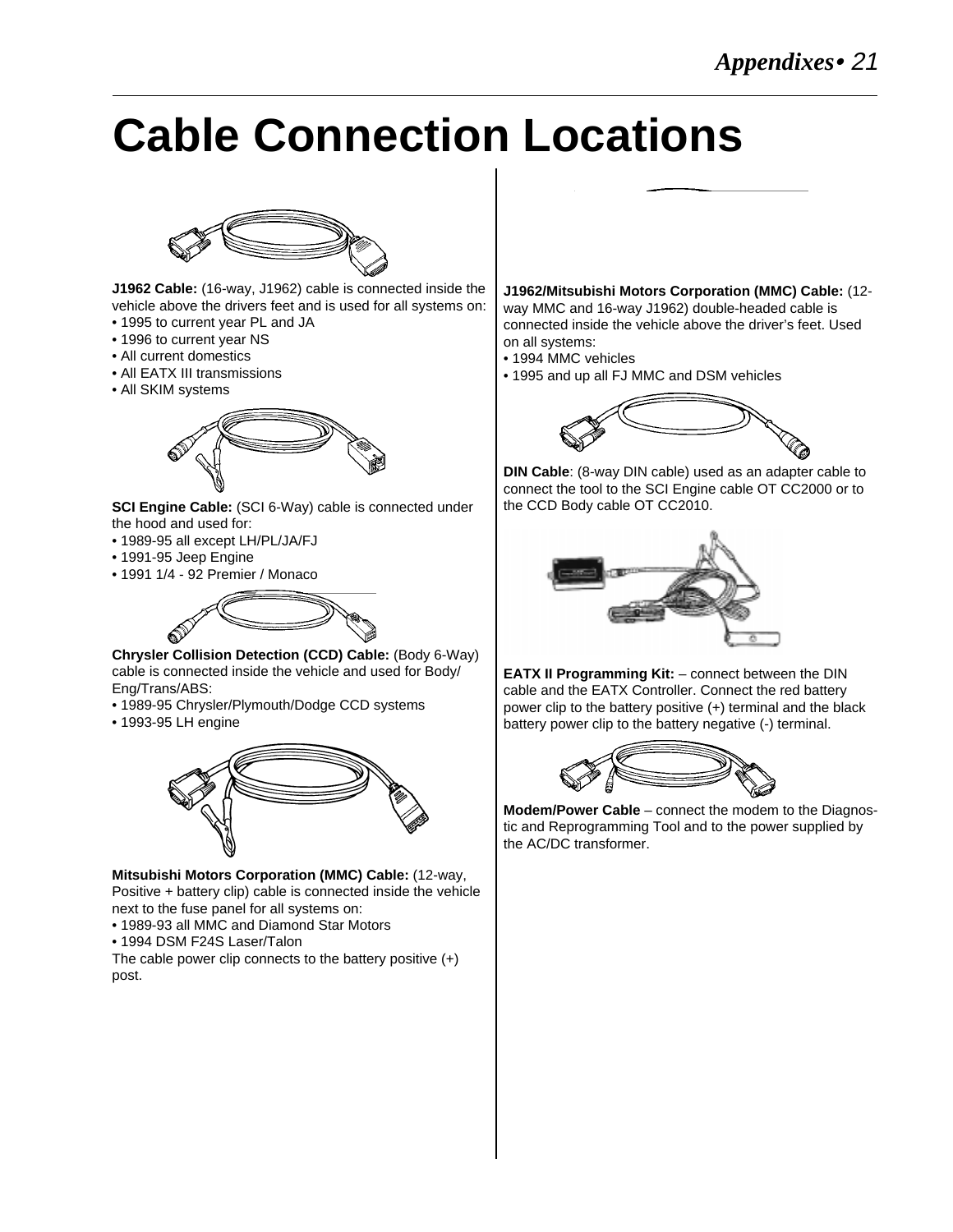# **Body Platform Designations**

| <b>Body Platform Vehicle Line</b> |  |
|-----------------------------------|--|
|                                   |  |
|                                   |  |
|                                   |  |
|                                   |  |
|                                   |  |
|                                   |  |
| AB ……………………………… B-350             |  |
| AB ……………………………… RAM 150           |  |
|                                   |  |
|                                   |  |
| AB  RAM B-250                     |  |
|                                   |  |
|                                   |  |
| AB  RAM VAN 2500                  |  |
| AB  RAM VAN 3500                  |  |
|                                   |  |
|                                   |  |
| AB  RAM WAGON 3500                |  |
|                                   |  |
|                                   |  |
| AD  POWER RAM 100                 |  |
| AD  POWER RAM 150                 |  |
| AD  POWER RAM 250                 |  |
| AD  RAM 100 4X2                   |  |
| AD  RAM 150 4X2                   |  |
| AD  RAM 250 4X2                   |  |
|                                   |  |
| AD  RAMCHARGER 4X2                |  |
| AD  RAMCHARGER 4X4                |  |
|                                   |  |
|                                   |  |
|                                   |  |
|                                   |  |
|                                   |  |
|                                   |  |
|                                   |  |
|                                   |  |
|                                   |  |
|                                   |  |
| AP  SHADOW                        |  |
| AP  SUNDANCE                      |  |
| AQ ………………………………… TC               |  |
|                                   |  |
| AS  GRAND CARAVAN                 |  |
| AS  GRAND VOYAGER                 |  |
|                                   |  |
|                                   |  |
| AS  RAM MINI-VAN                  |  |
|                                   |  |
|                                   |  |
|                                   |  |
|                                   |  |
|                                   |  |
|                                   |  |
|                                   |  |
|                                   |  |
|                                   |  |

| <b>Body Platform Vehicle Line</b> |  |
|-----------------------------------|--|
|                                   |  |
|                                   |  |
|                                   |  |
|                                   |  |
|                                   |  |
|                                   |  |
|                                   |  |
|                                   |  |
|                                   |  |
|                                   |  |
|                                   |  |
| BВ<br>BB                          |  |
|                                   |  |
|                                   |  |
|                                   |  |
|                                   |  |
|                                   |  |
|                                   |  |
|                                   |  |
|                                   |  |
|                                   |  |
|                                   |  |
|                                   |  |
| FJ                                |  |
|                                   |  |
|                                   |  |
|                                   |  |
|                                   |  |
|                                   |  |
|                                   |  |
|                                   |  |
|                                   |  |
|                                   |  |
|                                   |  |
| NF                                |  |
|                                   |  |
|                                   |  |
| NS  GRAND VOYAGER                 |  |
|                                   |  |
| NS                                |  |
|                                   |  |
|                                   |  |
| PR<br>PROWLER                     |  |
|                                   |  |
|                                   |  |
|                                   |  |
|                                   |  |
|                                   |  |
|                                   |  |
|                                   |  |
|                                   |  |
|                                   |  |
|                                   |  |
|                                   |  |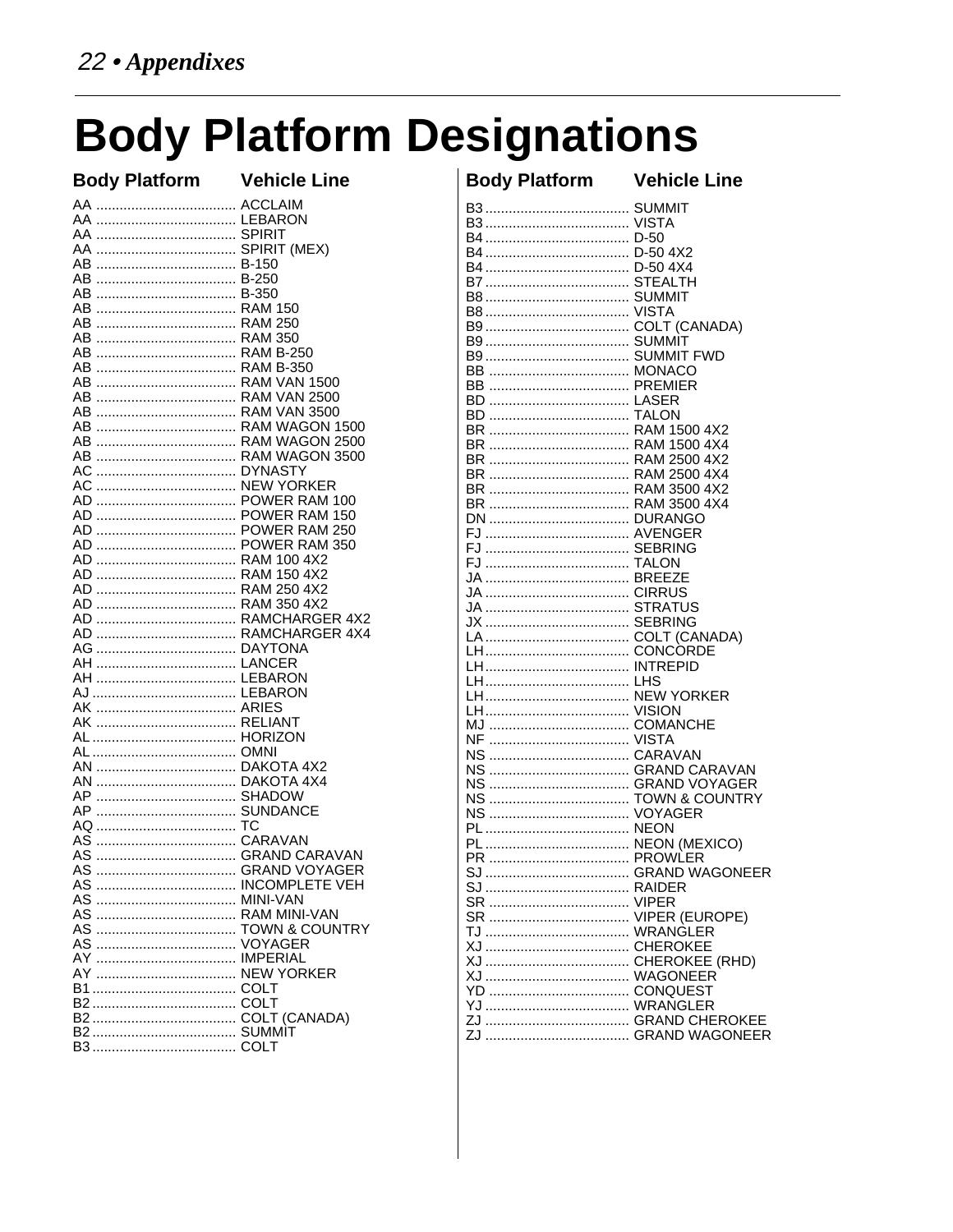# **Index**

### **A**

ACTIVE DTCs 11, 19 arrow keys 2, 3 Authorized Modification Label 10, 18 Authorized Software Update label 10, 18 AUTO DOOR LOCKS 13 AUTO HEAD LAMP 13

### **B**

BBS NUMBER 19 Body 22 Body Platform Designations 22, 23 Bulletin Board System (BBS), OTC 8, 16

### **C**

Cable Connection Locations 21 Cable Setup 3, 8 Call Waiting 17, 20 Call Waiting Defeat Code 20 CHANGE COUNTRY 13 CHANGE EQUIPMENT 13 Air Bag 13 Compass Minitrip 13 Drive 13 Fog Lamps 13 Fuel Units 13 Police 13 Chrysler Collision Detection (CCD) Body Cable 21 CLEAR CODES 11 CLEAR DTCs 19 CLUTCH VOL INDEX 20 Clutch Volume Index 14 Cursor 3 Customer Preference Descriptions 13 CUSTOMER PREFERENCES 13, 19 Customer Preferences Reset 2

### **D**

D.A.R.T. Basics 2 Data Link Connector (DLC) 3, 8, 12 DB25 Port 2, 9 DEFAULT CONFIG 20 Diagnostic and Reprogramming Tool (D.A.R.T.) 2 Diagnostic Trouble Code (DTC) 11 Diagnostic Trouble Code Reader 2 Diagnostic Trouble Codes (DTC) 18, 19 DIAL PREFIX CODE 20 dial-up number 16 DIN Cable 21

DIRECT PART NUMBER 9 DIRECTORY LIST 18 directory list 9, 10 DISPLAY TOOL INFO 20 Display Window 2

### **E**

EATX II Programming Kit 21 ENTER key 2 ERASE ALL KEYS 19 ERASE DTCs 11, 19 ERASE FILE 18 error message 3 EXIT keys 2

### **F**

F1/F2 keys 2

### **G**

GENERIC OBD II 11, 18

#### **H**

HELP key 2, 3 HORN CHIRP TIME 13

#### **I**

icons 3 icons, program 3 arrow 3 Cursor 3 HELP key 3 ILLUMINATED ENTRY 13

#### **J**

J1962 Cable 21 J1962/Mitsubishi Motors Corporation (MMC) Cable 21

#### **K**

Keypad 2 ENTER keys 2 EXIT keys 2 F1/F2 keys 2 HELP key 2 LEFT/RIGHT arrow keys 2 RECORD key 2 UP/DOWN arrow keys 2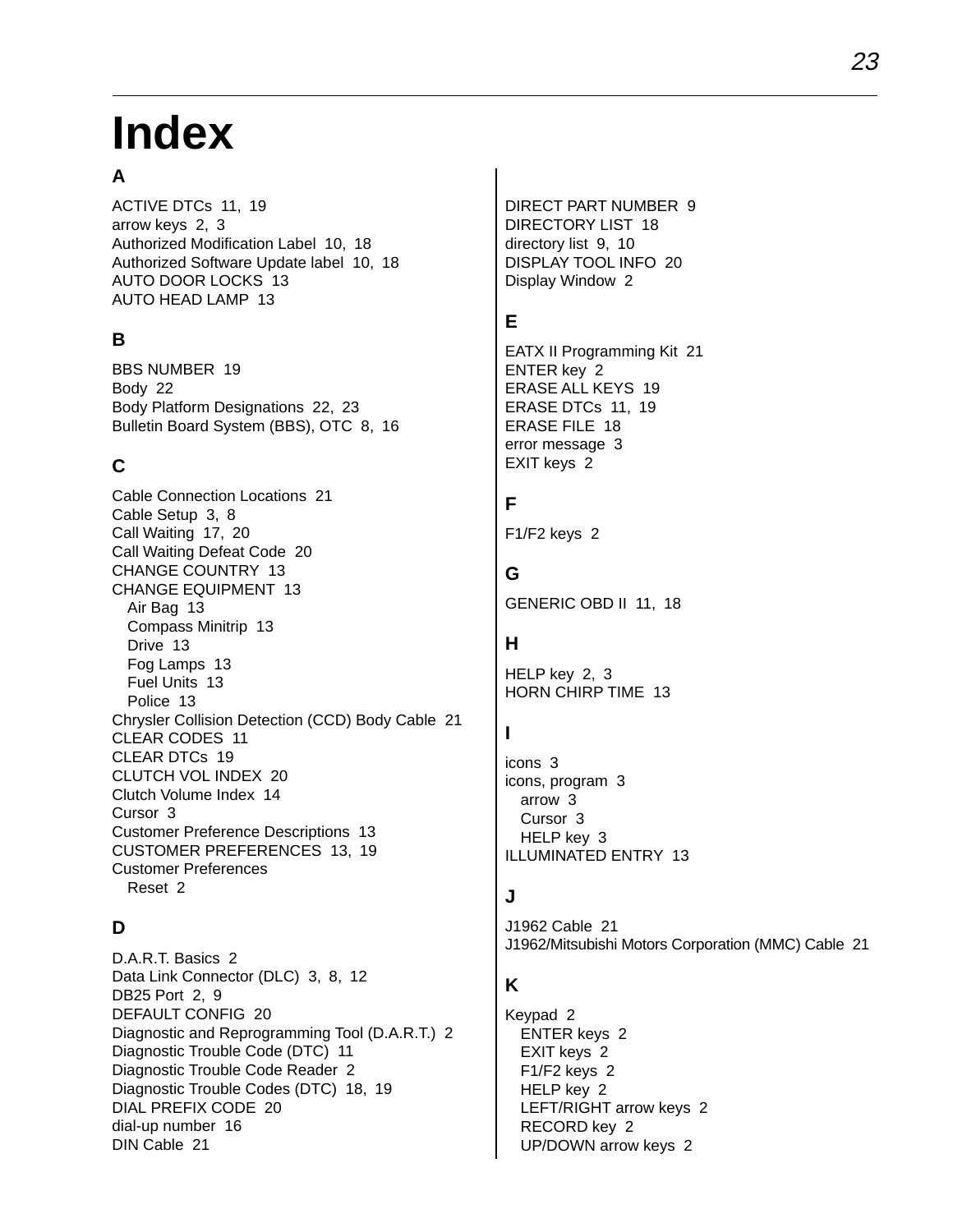#### **L**

Label Authorized Modification 10, 18 Authorized Software Update 10, 18 Emission Component Information 10 LEFT/RIGHT arrow keys 2 Locksmith Function 2 LOW FUEL CHIME 13

#### **M**

Menu 18 MISC(ellaneous) FUNCTIONS 14, 20 Miscellaneous tests 14 Clutch Volume Index 14 Pinion Factor 14 Mitsubishi Motors Corporation (MMC) Cable 21 MODE/EXIT/key 2 modem power supply 9 MODEM INIT STRING 20 modem initialization 16 Modem Setup 16 modem/power cable 9, 21

### **O**

OBD II 18 ONE TRIP DTC 11, 19 Order Information 3 OT-CC2000 21 OT-CC2010 21 OT-CH5500 21 OT237495 21 OT237496 21 OT237497 21 OT237498 21 OT237531 21 overview 18

#### **P**

Pinion Factor 14, 20 Platform 22 Power Control Module (PCM) 18 power supply D.A.R.T. 12 modem 9 Powertrain Control Module (PCM) 11 PROGRAM KEY 12, 19 PROGRAM RKE 13 Programming, Sentry Key 12

### **R**

READ ENGINE ID # 8, 15, 19 READ TRANS ID # 8, 15, 19 READ TROUBLE CODES 19 RECORD key 2 REPROG ENGINE 18 REPROG(ram) CONTROLLER 18 REPROGRAM ENGINE 10 REPROGRAM TRANS 10 REPROGRAM TRANSM 18 REPROGRAM VEHICLE 10, 18 Reprogramming 2 REVIEW CODES 11 REVIEW DTCs 18 RKE DOOR UNLOCK 13 RKE HORN CHIRP 13 RKE PANIC MODE 13

#### **S**

SCI Engine Cable 21 Sentry ignition key 12 Sentry ignition keys 19 Sentry Key 12 Sentry Key Immobilizer Module (SKIM) 12, 19 Sentry Key Immobilizer System (SKIS) 12 SKIM 12, 19 SKIM FUNCTION 19 SPEED CHIME 13 STORE ID # 8, 15 STORE ID(entification)# 19 SYSTEM CONF(iguration) 19 SYSTEM CONFIG 16, 19

#### **T**

technical service 9 Technical Service Bulletins (TSBs), Chrysler 8 TROUBLE CODES 11, 19 TURN SIGNAL 13

#### **U**

UP/DOWN arrow keys 2

### **V**

VEHICLE DESCRIPTION 9 Vehicle Emission Component Information (VECI) 8, 10 VEHICLE ID 8, 19 Vehicle Identification 15 VEHICLE INFO(rmation) 15, 19 Vehicle Line 22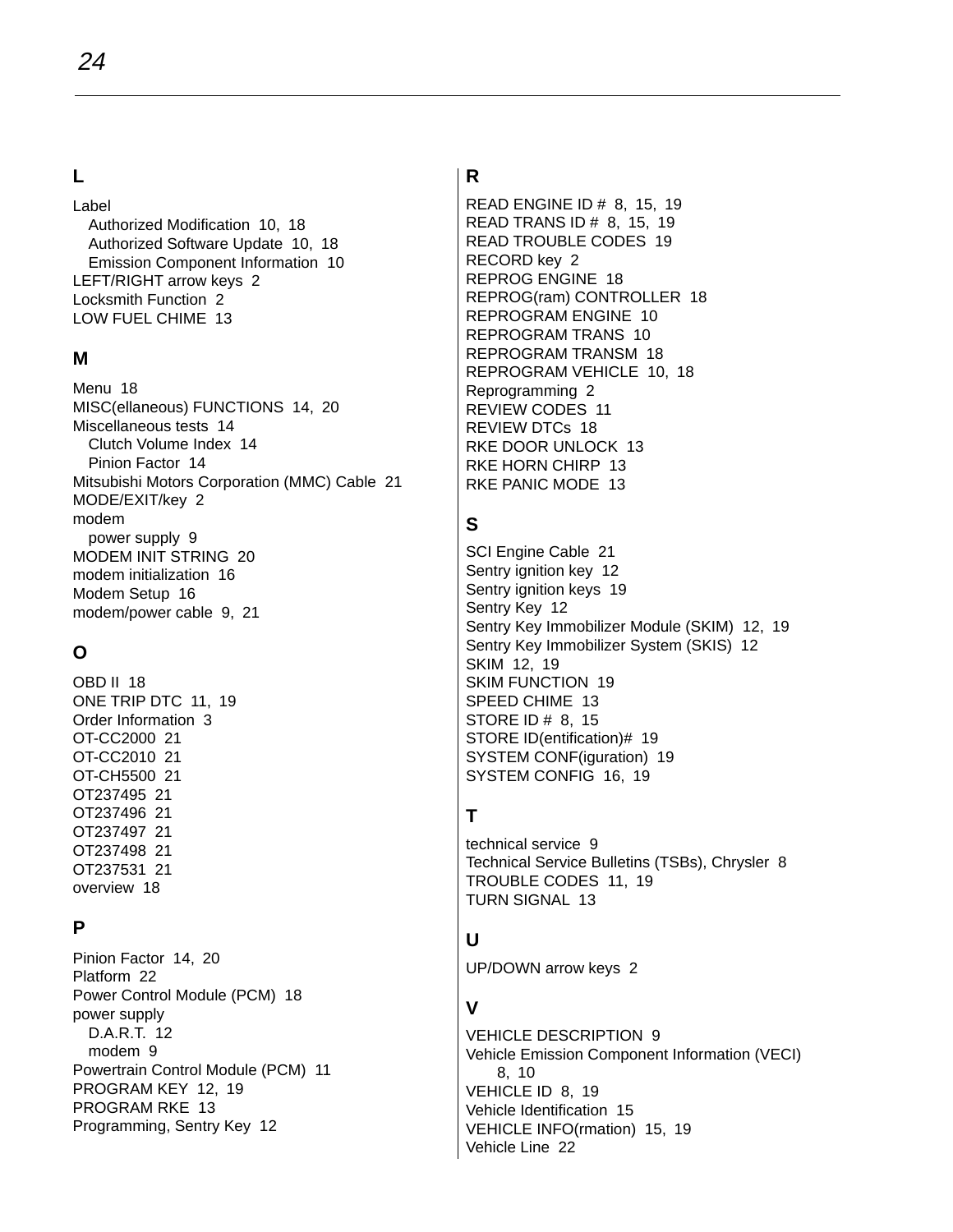# **Notes**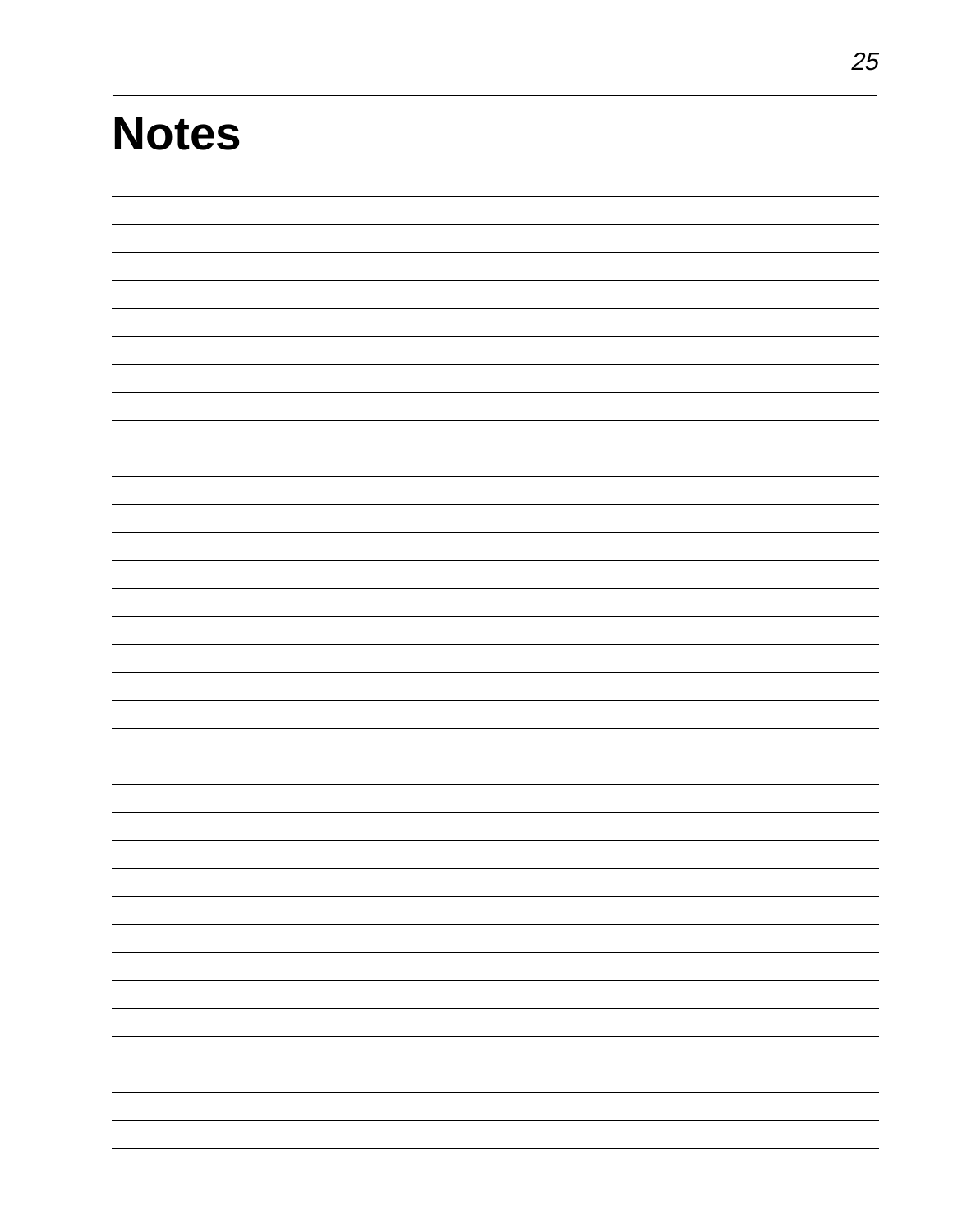# **Notes**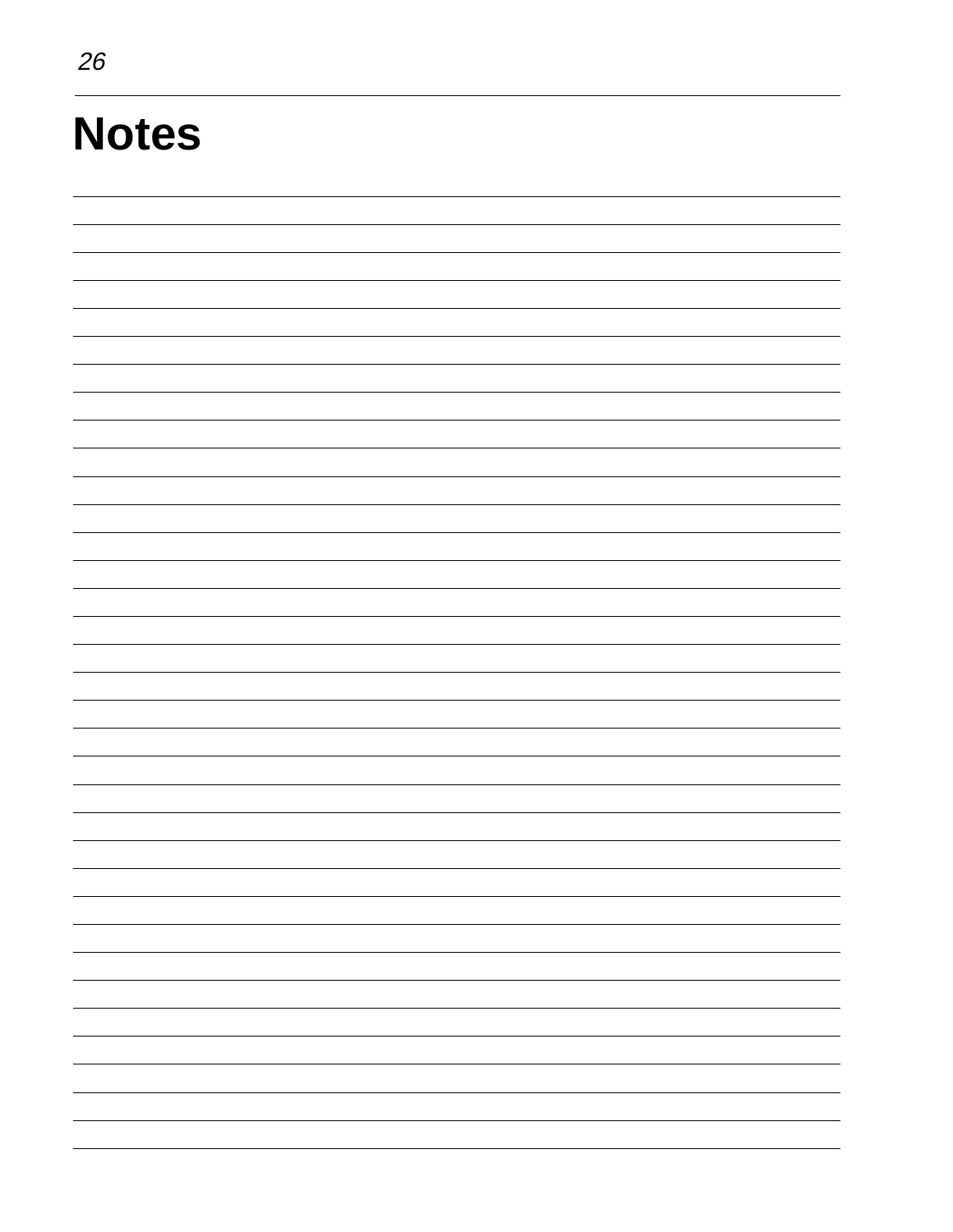#### **THIS WARRANTY IS EXPRESSLY LIMITED TO PERSONS WHO PURCHASE SPX PRODUCTS FOR PURPOSES OF RESALE OR USE IN THE ORDINARY COURSE OF THE BUYER'S BUSI-NESS.**

This SPX Electronic product is warranted against defects in materials and workmanship for three year (36 months) from date of delivery to the user. This warranty does not cover any part that has been abused, altered, used for a purpose other than that for which it was intended, or used in a manner inconsistent with instructions regarding use. The exclusive remedy for any automotive meter found to be defective is repair or replacement, and SPX shall not be liable for any consequential or incidental damages. Final determination of defects shall be made by SPX in accordance with procedures established by SPX. No agent, employee, or representative of SPX has any authority to bind SPX to any affirmation, representation or warranty concerning SPX electronic testers, except as stated herein.

#### **DISCLAIMER**

#### **THE ABOVE WARRANTY IS IN LIEU OF ANY OTHER WARRANTY, EXPRESSED OR IMPLIED, INCLUDING ANY WARRANTY OF MERCHANTABILITY OR FITNESS FOR A PARTICULAR PURPOSE.**

#### **ORDER INFORMATION**

Replaceable and optional parts can be ordered directly from your SPX authorized tool supplier. Your order should include the following information:

1. Quantity

- 2. Part number
- 3. Item description

#### **TECHNICAL SERVICE**

If you have any questions on the operation of the product, please call:

#### **(800) 533-6127**

If your unit requires repair service, return it to the manufacturer with a copy of the sales receipt and a note describing the problem. If the unit is determined to be in warranty, it will be repaired or replaced at no charge and returned freight pre-paid. If the unit is determined to be out of warranty, it will be repaired for a nominal service charge plus return freight. Send the unit pre-paid to:

> **SPX Wayland Facility 801 South Main Wayland MI 49348 Attn: Depot Repair**